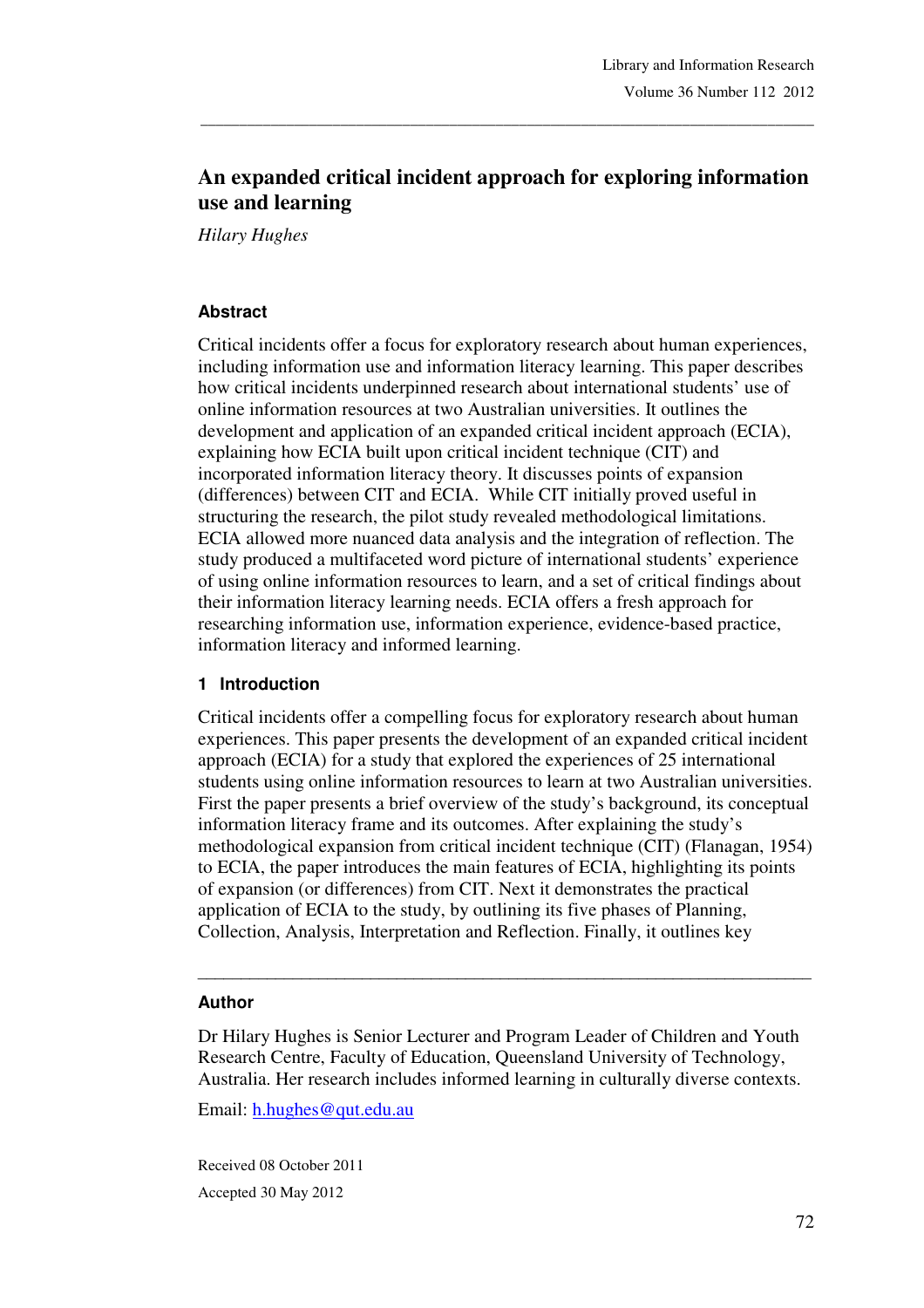findings and discusses the potential of ECIA for other research. In this way, the paper updates an account of ECIA at an earlier stage of development (Hughes, 2007) and models a fresh approach for qualitative research in Library and Information Science and associated Education fields, especially information use, information experience, evidence-based practice, information literacy and informed learning.

\_\_\_\_\_\_\_\_\_\_\_\_\_\_\_\_\_\_\_\_\_\_\_\_\_\_\_\_\_\_\_\_\_\_\_\_\_\_\_\_\_\_\_\_\_\_\_\_\_\_\_\_\_\_\_\_\_\_\_\_\_\_\_\_\_\_\_\_\_\_\_\_\_\_\_\_\_\_\_

## **2 Overview of the study**

The aim of the study (Hughes, 2009) was to investigate how international students use online information resources to learn, and to identify associated information literacy learning needs. This research arose from the author's professional concerns as academic librarian / information literacy educator. It sought to enhance understanding about the information literacy needs of learners as part of their wider experience of learning in culturally diverse online-intensive environments. Thus, it aimed to counter a tendency in information literacy research and practice to focus on international students' difficulties (for examples see Trew (2006)) and deficit model teaching (Biggs & Tang, 2007), whilst ignoring the richly varied knowledge and experiences that international students bring to study in their host country

Significantly, the study addressed imperatives of educational equity and sustainability, highlighting the need to respond to international students as both information using learners and educational consumers. In Australia, international students constitute a significant proportion (about 18%) of the student population and they contribute substantially to the national economy and to the sustainability of many universities (Australian Bureau of Statistics, 2007; Bourke & Lucadou-Wells, 2010; Kevat and Shroff, 2010; Marginson, 2006). Accordingly:

*The relationships formed through international education underpin Australia's engagement with the world, and help sustain goodwill, trade and investment … Trade in education contributes to revenue growth for education providers, thereby strengthening the financial viability of institutions and increasing opportunities for participation in education, research and employment.* 

(Group of Eight Australia, n.d.)

From the theoretical perspective, the research aligned with information literacy and the search for understanding about the different ways people experience using information (Bruce, 1997). It was framed by two key concepts: that information literacy is 'a complex of different ways of interacting with information' (Bruce, Edwards and Lupton, 2006, 18); and that there is an inextricable connection between using information and learning (Bruce 2008; Lupton 2008) In this research context, learning is understood as 'coming to experience the world in new ways' (Bruce, 2008, 5) when learners develop understanding or knowledge about something by experiencing it in qualitatively different ways (Marton and Booth, 1997). Therefore, the study viewed international students as information using learners, and the use of online information resources as integral to the whole learning experience rather than discrete digital skills.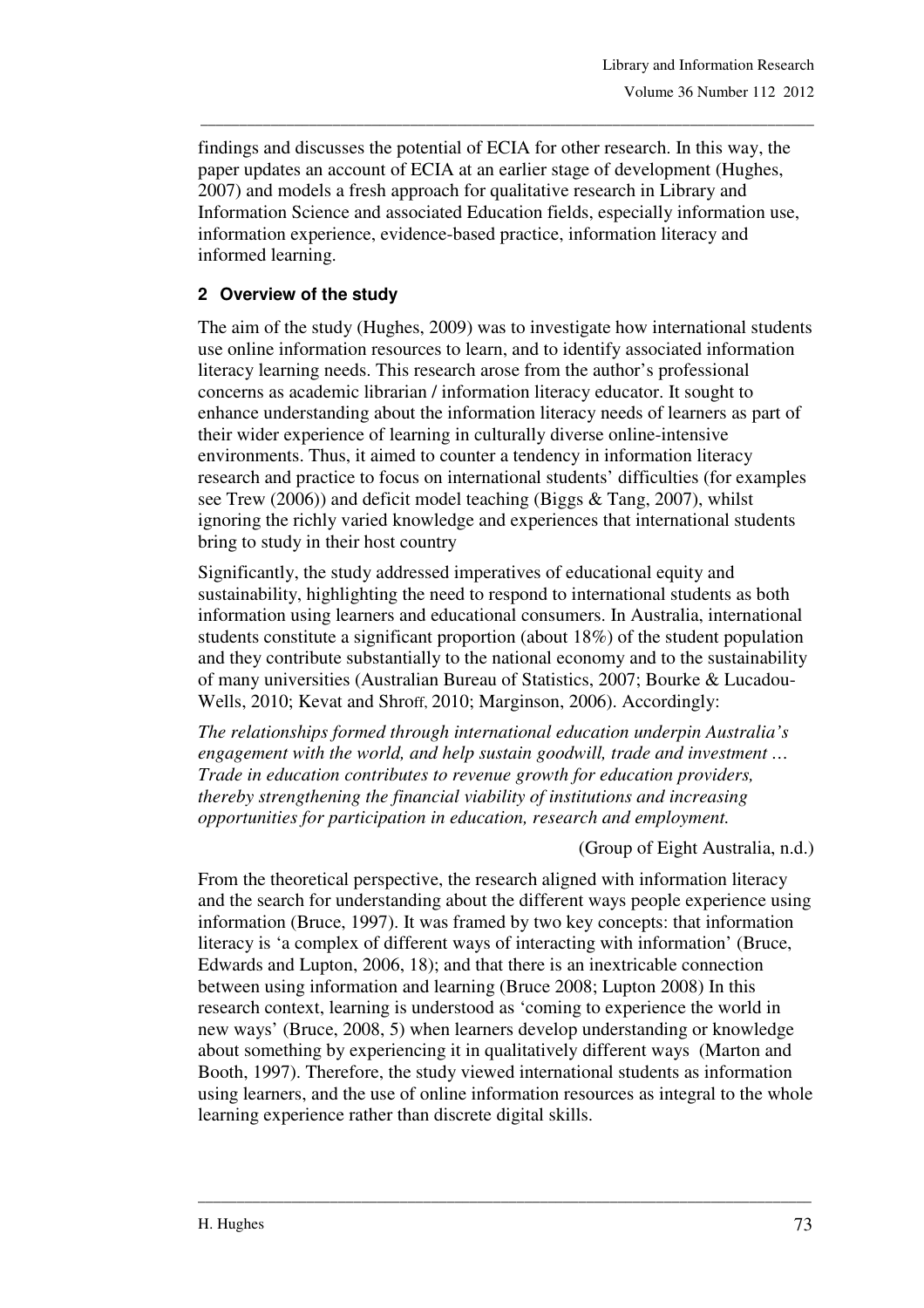From the methodological perspective, the exploratory purpose of the research called for a qualitative approach that would yield rich insights drawn from reallife experiences. As detailed later in this paper, this purpose was achieved by collecting and analysing critical incidents associated with students' use of online resources for particular assignments.

\_\_\_\_\_\_\_\_\_\_\_\_\_\_\_\_\_\_\_\_\_\_\_\_\_\_\_\_\_\_\_\_\_\_\_\_\_\_\_\_\_\_\_\_\_\_\_\_\_\_\_\_\_\_\_\_\_\_\_\_\_\_\_\_\_\_\_\_\_\_\_\_\_\_\_\_\_\_\_

## **3 From CIT to ECIA**

This qualitative study (Denzin and Lincoln, 2005; Patton, 1990) evolved in a quilt-like, emergent manner (Lincoln and Guba, 1985). After starting as a relatively small-scale investigation of international students' difficulties in using online information resources, the study evolved into a more complex exploration of their whole experience of using online information resources to learn. Conceptually, the research focus widened from resources and information skills, to using information and learning (Bruce, 2008; Lupton, 2008).

The widening focus prompted a methodological shift from critical incident technique (CIT) to expanded critical incident approach. Initially the author chose CIT as research method, since it seemed to offer a straightforward method to gather and analyse qualitative data about successful/unsuccessful use of online information resources. However, as the research focus widened from activity to experience, it needed a method that would accommodate more complex and nuanced data. After examining various alternative methods, the decision was taken to expand (rather than abandon) CIT. Thus, in order to appreciate ECIA, it is necessary to first consider the CIT base that it builds on.

#### **3.1 Critical incident technique**

CIT was developed in the nineteen forties by John Flanagan (1954), an American researcher in the field of occupational psychology. Flanagan devised CIT to identify effective (and ineffective) behaviours relating to a particular activity. Initially CIT was used by the US military during World War II for the selection, performance appraisal and training of pilots. Over the following three decades Flanagan and associates extended the scope of CIT to the fields of personnel management, health and community services and education.

CIT is a practical investigative tool, rather than a theoretically based method. It involves five steps: establish general aims; establish plans and specifications; collect the data; analyse the data; interpret and report the data. It offers:

*A set of procedures for collecting direct observations of human behavior in such a way as to facilitate their potential usefulness in solving practical problems and developing broad psychological principles. The critical incident technique outlines procedures for collecting observed incidents having special significance and meeting systematically defined criteria.* 

(Flanagan, 1954, 327)

CIT draws on people's first-hand accounts to build a picture of human activity in real-life settings. It "encourages participants to tell their story" (Urquhart, Light, Thomas, Barker, Yeoman, Cooper, Armstrong, Fenton, Lonsdale & Spink, 2003), by recalling critical incidents*,* or significant instances of a particular activity,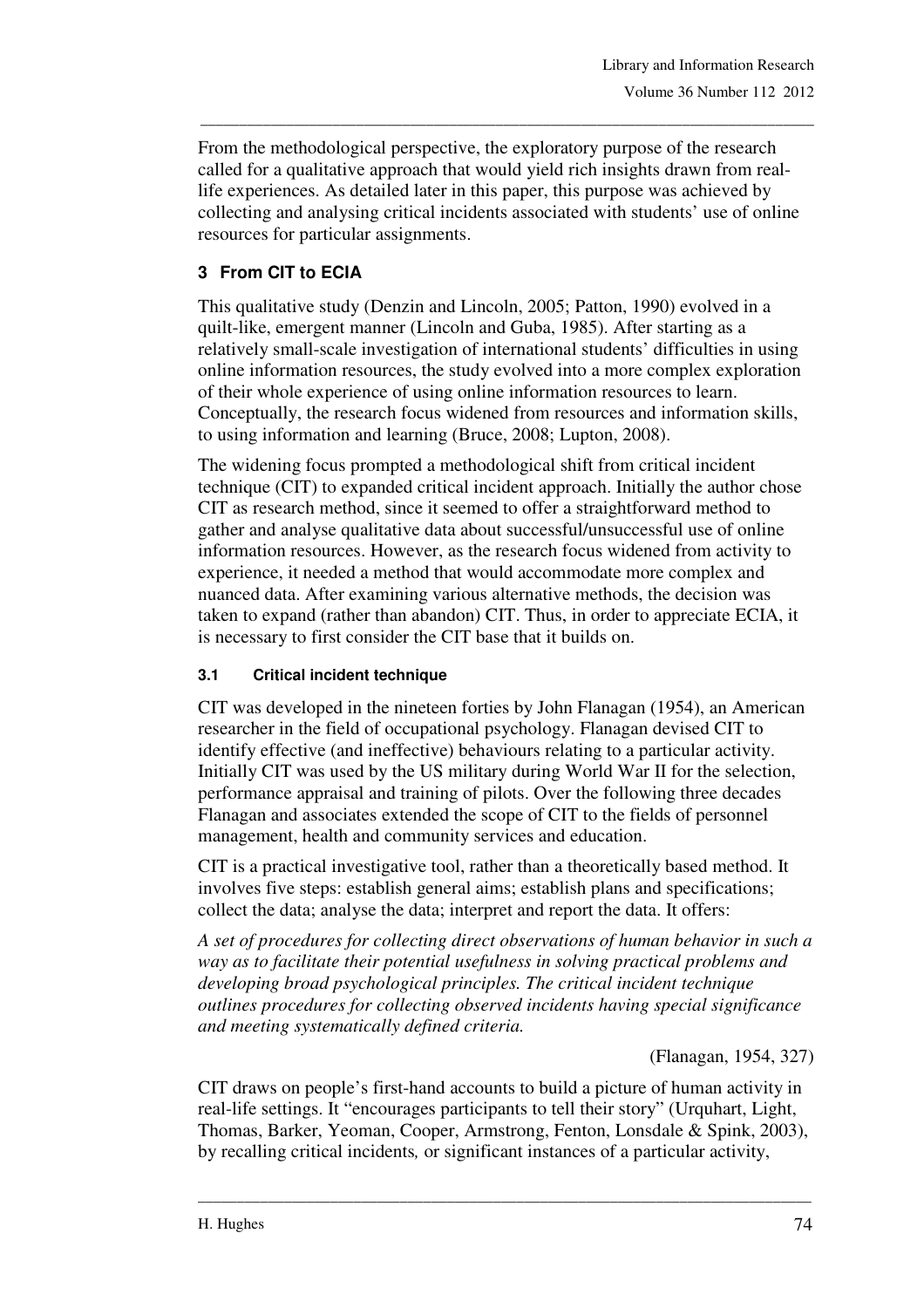which they have either carried out themselves or observed someone else carrying out. Participants are asked to describe particular aspects (generally positive and negative) of the incident. Thus:

\_\_\_\_\_\_\_\_\_\_\_\_\_\_\_\_\_\_\_\_\_\_\_\_\_\_\_\_\_\_\_\_\_\_\_\_\_\_\_\_\_\_\_\_\_\_\_\_\_\_\_\_\_\_\_\_\_\_\_\_\_\_\_\_\_\_\_\_\_\_\_\_\_\_\_\_\_\_\_

*An incident is critical if it makes a 'significant' contribution, either positively or negatively to the general aim of the activity' and it should be capable of being critiqued or analysed.* 

(Flanagan, 1954, 338)

Flanagan emphasised that critical incidents represented only raw data and did not automatically provide solutions to problems. CIT findings were intended to provide a basis for performance evaluation, program development, problemsolving, theory building and further research. Stressing the "scientific" validity of CIT and its relatively high levels of objectivity, Flanagan stated:

*The critical incident technique, rather than collecting opinions, hunches and estimates, obtains a record of specific behaviors from those in the best position to make the necessary observations and evaluations.* 

(Flanagan, 1954, 355)

CIT's original purpose, as a scientific tool for objective investigation of human behaviour, reflected the prevailing positivist paradigm (Chell, 1998). However, CIT has come to be used primarily as a tool for qualitative investigation that takes place in a natural setting; the researcher assumes the role of research instrument by posing questions and interpreting responses as a means to understanding a reallife phenomenon or aspect of human experience (Butterfield, Borgen, Amundson & Maglio, 2005; Kain, 2004).

#### **3.2 Advantages of CIT**

Initially, CIT seemed a suitable method for this study (Hughes, 2009) for four reasons. First, CIT's emphasis on real-life activity coincided with the exploratory research aim. Previous studies (e.g. Ellinger & Watkins, 1998; Kain, 1997; Radford, 2006) had shown that CIT lends itself to qualitative investigation, with critical incidents providing authentic focus and prompting participant recall. It can promote understanding of a phenomenon (Woolsey, 1986) and yield rich, contextualized data that illuminate lived and shared reality (Kain, 2004).

Second, as Christie and Young (1995, p.7) point out, CIT is "grounded … in common sense procedures". Thus it offered a practical approach to data collection and analysis, with clearly defined guidelines for planning and implementing the study. Moreover, CIT is able to manage the large amounts of qualitative data, and to assist the identification of broad patterns and understandings (Chell,1998).

Third, CIT had a well proven record as an exploratory and investigative tool (Butterfield, Borgen, Maglio & Amundson, 2009; Chell 1998; Ellinger & Watkins, 1998). Researchers had demonstrated its reliability and validity (Ronan and Latham, 1974). More recently Butterfield, Borgen, Amundson & Maglio (2009) developed and implemented a set of credibility checks which further strengthen CIT's trustworthiness for qualitative research. CIT continues to be used widely across the social sciences, including the disciplines of this study: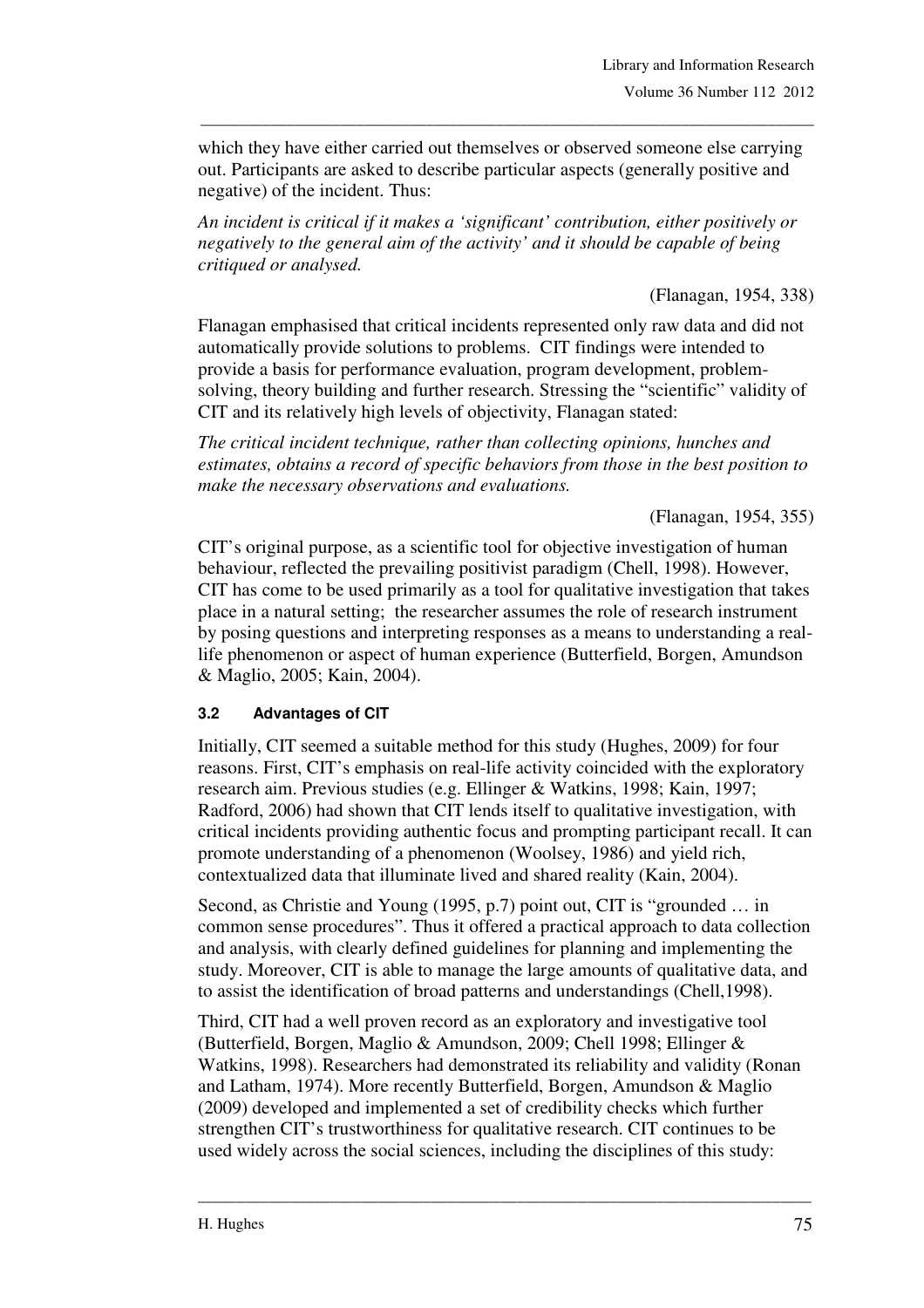Information Science (e.g. Armstrong, Everitt, Fenton, Lonsdale, McDermott, Phillips, Spink, Thomas & Urquhart, 2001; Radford, 2006; Tenopir, King, Edwards, & Wu, 2009) and Education (e.g. Kain, 1997; LeMare & Sohbat, 2002; Voss, Gruber & Reppel, 2010)

\_\_\_\_\_\_\_\_\_\_\_\_\_\_\_\_\_\_\_\_\_\_\_\_\_\_\_\_\_\_\_\_\_\_\_\_\_\_\_\_\_\_\_\_\_\_\_\_\_\_\_\_\_\_\_\_\_\_\_\_\_\_\_\_\_\_\_\_\_\_\_\_\_\_\_\_\_\_\_

Fourth, critical incidents had been shown to provide useful stimuli for learning and reflection (Chell, 1998; Christie & Young, 1995; Tripp, 1993). This aligned with the study's intention to provide an evidence base for enhancing information literacy education.

## **3.3 Limitations of CIT**

Early data collection and analysis for this study (Hughes, 2009) proved quite fruitful. Having defined critical incidents as instances of using an online resource for an assignment*,* the author conducted pilot study interviews where participants were asked to: "Tell me about a time when you found it easy/hard to use online resources for an assignment. Please explain why you found it easy/hard". The students provided plentiful incidents and CIT binary analysis enabled the identification of various difficulties – and strengths – experienced by international students in using resources.

Gradually, the author became aware of a number of limitations in both the scope and method of the study. On a methodological level, the semi-structured interviews were producing a wealth of data that were not accommodated by CIT's tight binary categorisation. While CIT proved effective for investigating the students' information use behaviours, it could not encompass the nuanced qualitative dimensions of their information using experience, as evident in their affective and reflective responses and cultural and linguistic influences. As a result, the author became concerned that the findings might promote the stereotypical understandings about international students and the deficit model, skills-oriented information literacy teaching which she sought to counter. A further problem was that whereas CIT Steps 1-4 are highly prescriptive about data collection and analysis, Step 5 offers minimal guidance for interpreting and reporting the findings.

On a conceptual level, the author regretted CIT's lack of theoretical underpinning, unlike grounded theory (Glaser, 1998) or phenomenography (Marton and Booth 1997), which are commonly used methods in information literacy research. CIT specifies practical procedures, without considering the whole context and scope of the investigation. For example, Step 1 requires the researcher to define the activity under investigation and the aim of the activity, without reference to the overall aim of the research. Moreover, CIT forced a narrow focus on information use as a behaviour or skill, which conflicted with the holistic understanding of information literacy as "using information to learn" (Bruce, 1997; 2008) which underpinned the study.

## **3.4 Extending the research scope**

Following the initial phase of data collection, the author determined to extend the research scope beyond identifying international students' difficulties in using online resources, to exploring their whole experience of using online information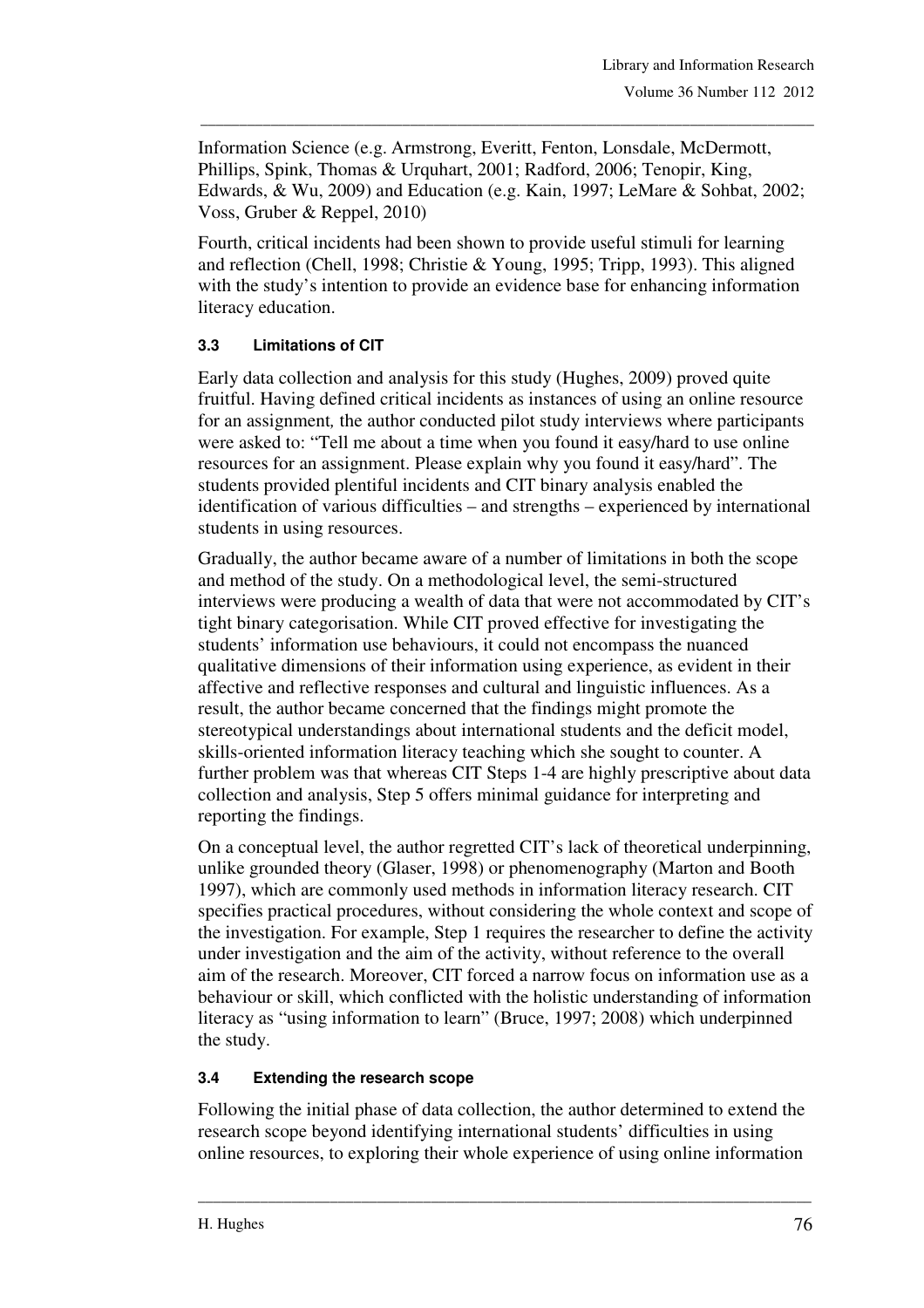to learn, a concept that aligned with the emerging concept of informed learning (Bruce, 2008; Lupton, 2009). This led the author to explore alternative qualitative methods including grounded theory (Glaser, 1998), phenomenography (Marton and Booth 1997) and action research (Zuber-Skerritt, 1996). While each had its merits, none was entirely appropriate for this study, without a major overhaul or fresh start. For example, action research required a higher level of participation than the research timeframe or circumstances allowed, and the literature review and theoretical framing was already too far advanced for the clean slate approach of grounded theory.

\_\_\_\_\_\_\_\_\_\_\_\_\_\_\_\_\_\_\_\_\_\_\_\_\_\_\_\_\_\_\_\_\_\_\_\_\_\_\_\_\_\_\_\_\_\_\_\_\_\_\_\_\_\_\_\_\_\_\_\_\_\_\_\_\_\_\_\_\_\_\_\_\_\_\_\_\_\_\_

After considerable deliberation, the author decided to explore where CIT, in a modified form, could take this research. She was guided by Flanagan's view of CIT as a "flexible set of principles which must be modified and adapted to meet the specific situation at hand" (Flanagan, 1954, p. 335) and the fact that CIT had proved hospitable to changing research environments and researchers had successfully modified the method in various ways (Ellinger & Watkins, 1998; FitzGerald, Seale, Kerins & McElvaney, 2008). In widening CIT's application from purely behavioural concerns to wider aspects of human experience, researchers had modified it to define characteristics and contributing factors of successful or unsuccessful outcomes of an activity and to examine the reasons and significance people attach to particular activities (Chell, 1998; Kain, 2004). Moreover, some researchers had found useful compatibilities between CIT and other research methods, such as case study (MacIntosh-Murrray, 2003), explicitation (Urquhart, Light, Thomas, Barker, Yeoman, Cooper, Armstrong, Fenton, Lonsdale & Spink, 2003) and grounded theory (Chell, 1998). Thus, in developing ECIA, the author was encouraged that:

*The CIT has proven to be a versatile, adaptive ad robust research method that will likely continue to evolve as researchers utilize it to shed light on new and innovative research questions.* 

(Butterfield, Borgen, Maglio & Amundson, 2009, 278-9)

#### **4 Introducing expanded critical incident approach**

Rather than being a revised version of critical incident technique (Flanagan, 1954), the expanded critical incident approach is a related approach with a distinctive nature and purpose that builds upon CIT. Whereas CIT is an effective technique for data collection and analysis, ECIA encompasses the whole research process within a conceptual frame. Whereas CIT involves a systematic procedure though five steps, ECIA supports an iterative process between five inter-related phases*:* Planning, Collection, Analysis, Interpretation and Reflection*.* As the following Table 1 shows, ECIA's five phases align broadly with the five steps of critical incident technique (Flanagan, 1954). However, the ECIA Planning phase incorporates CIT Steps 1 and 2 and there is an additional Reflection phase.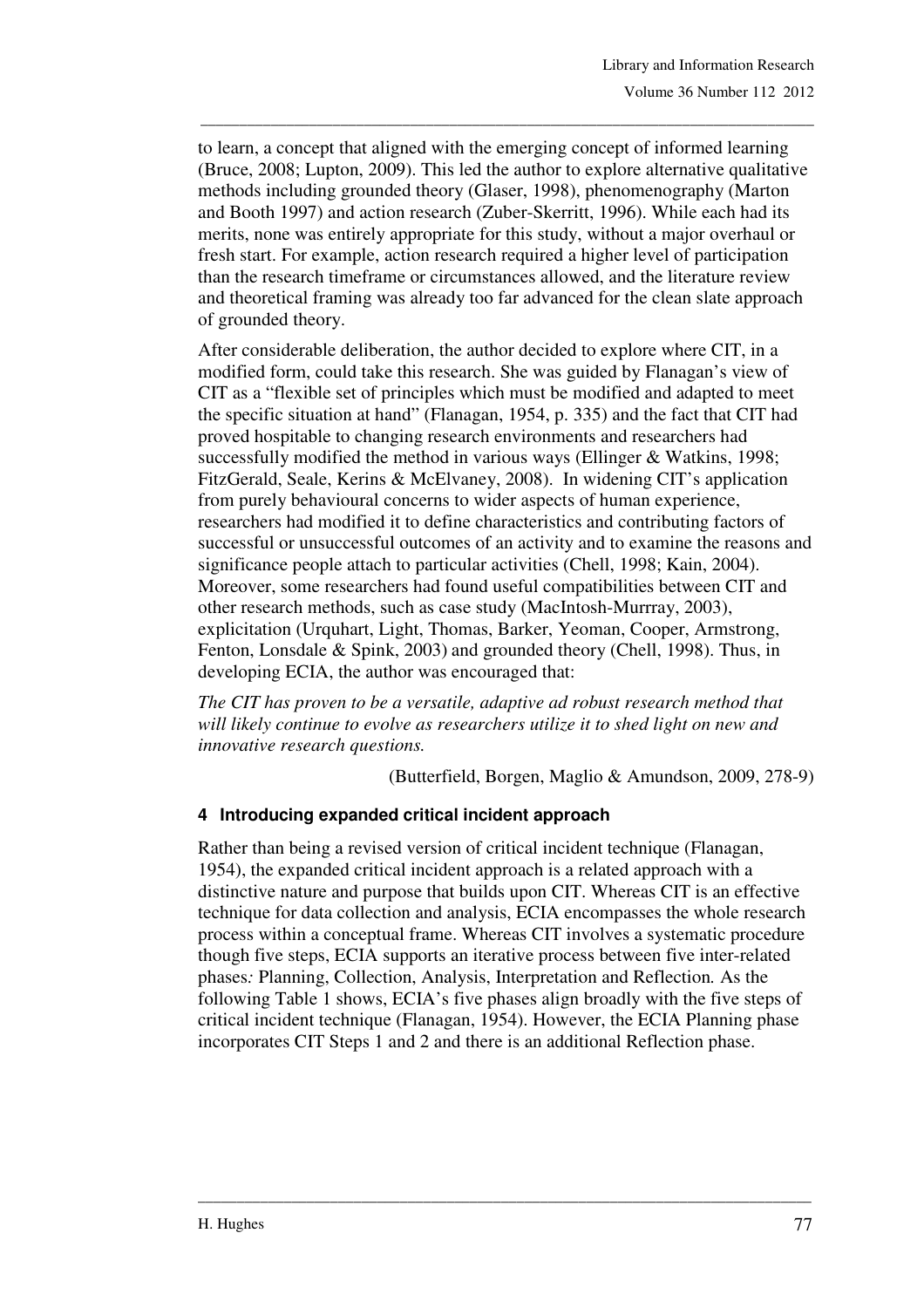| <b>Five Steps</b><br>Critical incident technique (CIT)               | <b>Five Phases</b><br><b>Expanded critical incident approach</b> |  |  |
|----------------------------------------------------------------------|------------------------------------------------------------------|--|--|
| (Flanagan 1954)                                                      | (ECIA)                                                           |  |  |
| Step 1: Establish the general aims                                   | <b>Planning</b>                                                  |  |  |
| Define the activity to be studied and                                | Identify the activity to be explored<br>$\bullet$                |  |  |
| establishes the aim of the activity                                  | Elaborate the research aim<br>$\bullet$                          |  |  |
|                                                                      | Develop the conceptual frame<br>$\bullet$                        |  |  |
| Step 2: Establish plans and                                          | Conduct a literature review                                      |  |  |
| specifications                                                       | Identify nature of critical incidents                            |  |  |
| Develop a detailed and defensible                                    | Plan data collection and analysis                                |  |  |
| plan of attack for data collection.                                  | strategy                                                         |  |  |
| Step 3: Collect the data                                             | <b>Collection</b>                                                |  |  |
| Collect data in the form of critical                                 | Collect data associated with the                                 |  |  |
| incidents for the activity                                           | activity being explored                                          |  |  |
|                                                                      | Focus on critical incidents and<br>$\bullet$                     |  |  |
|                                                                      | participants' environment, attributes,                           |  |  |
|                                                                      | actions and responses                                            |  |  |
| <b>Step 4: Analyze the data</b>                                      | <b>Analysis</b>                                                  |  |  |
| Inductive data analysis process for                                  | Undertake inductive data analysis                                |  |  |
| classifying critical incidents,                                      | process involving binary and thematic                            |  |  |
| generally on a binary                                                | categorisation                                                   |  |  |
| (positive/negative) basis.                                           | Create thematic representation of<br>$\bullet$                   |  |  |
| Establish a frame of reference (main<br>٠                            | participants' whole experience                                   |  |  |
| categories) and arrange critical                                     | Compile a set of critical findings                               |  |  |
| incidents in mutually exclusive                                      |                                                                  |  |  |
| categories and sub-categories, of<br>decreasing generalisability and |                                                                  |  |  |
| increasing specificity.                                              |                                                                  |  |  |
| Compile a set of critical behaviours.                                |                                                                  |  |  |
| Step 5: Interpret and report the data                                | Interpretation                                                   |  |  |
| Interpret and report the data in line                                | Identify the various elements of the<br>$\bullet$                |  |  |
| with intended application of the                                     | participant's experience and                                     |  |  |
| findings.                                                            | inter-relationships between elements                             |  |  |
|                                                                      | Identify the implications of the                                 |  |  |
|                                                                      | findings for the participants and                                |  |  |
|                                                                      | others                                                           |  |  |
|                                                                      | <b>Reflection</b>                                                |  |  |
|                                                                      | Reflect continuously through all                                 |  |  |
|                                                                      | phases, to support planning and                                  |  |  |
|                                                                      | implementation of the study, and                                 |  |  |
|                                                                      | interpretation of the findings                                   |  |  |
|                                                                      | Reflect backwards to identify                                    |  |  |
|                                                                      | strengths and limitations of the                                 |  |  |
|                                                                      | research                                                         |  |  |
|                                                                      | Reflect forwards to support                                      |  |  |
|                                                                      | application of the findings and                                  |  |  |
|                                                                      | identify further research needs                                  |  |  |

\_\_\_\_\_\_\_\_\_\_\_\_\_\_\_\_\_\_\_\_\_\_\_\_\_\_\_\_\_\_\_\_\_\_\_\_\_\_\_\_\_\_\_\_\_\_\_\_\_\_\_\_\_\_\_\_\_\_\_\_\_\_\_\_\_\_\_\_\_\_\_\_\_\_\_\_\_\_\_

## **Table 1 Comparison of CIT's five steps and ECIA's five phases**

CIT and ECIA share a common concern with human experiences associated with a particular activity, which are explored through the collection, analysis and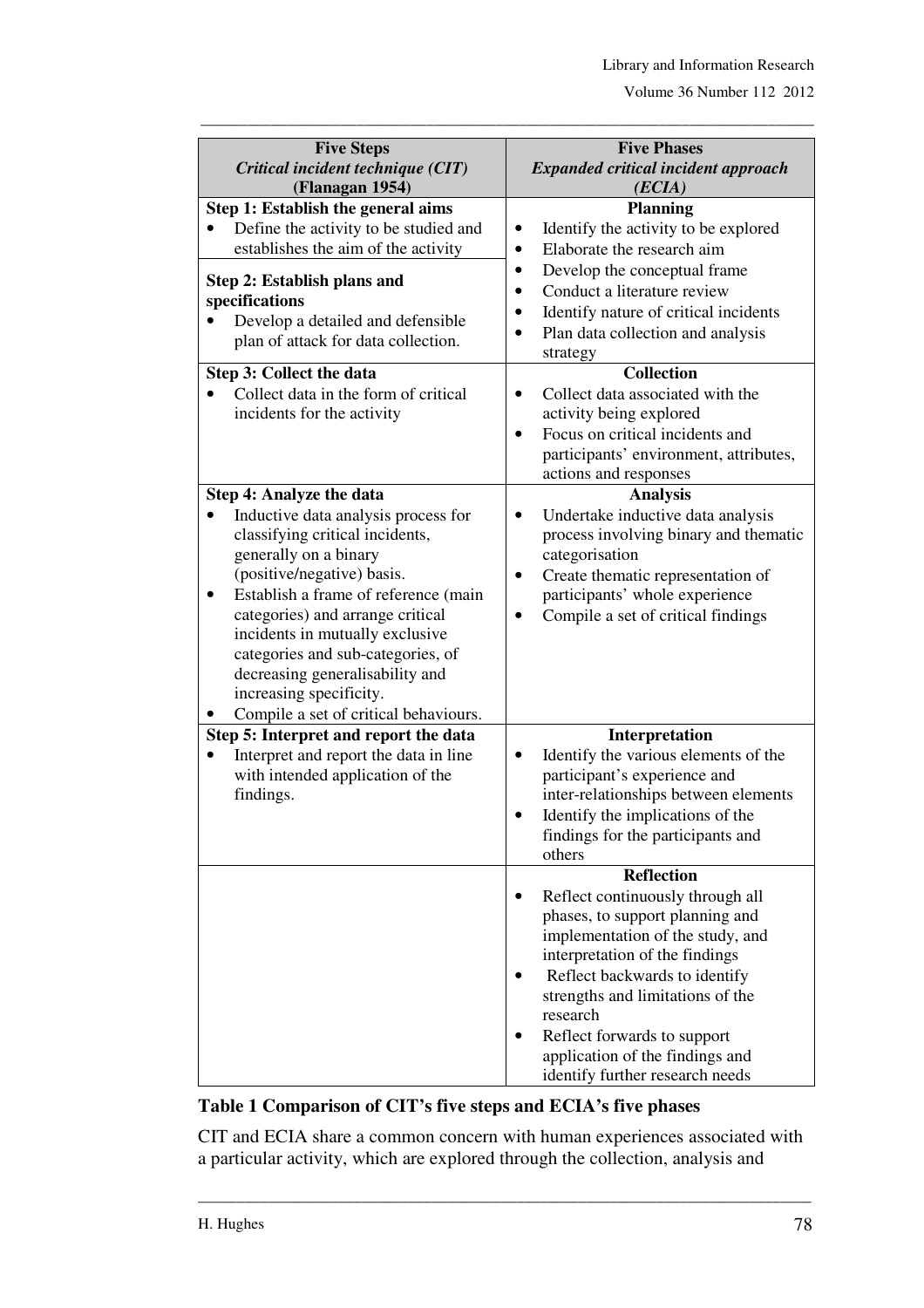interpretation of data relating to critical incidents. However, there are five notable differences - or points of expansion - between CIT and ECIA as outlined below.

\_\_\_\_\_\_\_\_\_\_\_\_\_\_\_\_\_\_\_\_\_\_\_\_\_\_\_\_\_\_\_\_\_\_\_\_\_\_\_\_\_\_\_\_\_\_\_\_\_\_\_\_\_\_\_\_\_\_\_\_\_\_\_\_\_\_\_\_\_\_\_\_\_\_\_\_\_\_\_

First, while CIT is a practical tool for data collection and analysis, ECIA became the whole conceptual and methodological framework for the present study. While CIT's five steps concentrate on procedures for data collection, analysis and interpretation within a study, the five phases of ECIA encompassed the design and implementation of the whole study. For example, CIT Step 1 requires the researcher to define the activity under investigation and the aim of the activity; whereas, in the ECIA Planning phase, the aim of the whole research project and its overarching concept were defined. Moreover, Reflection (Moon, 2004; Schön, 1987) was added as an additional phase to guide all aspects of the research.

Second, CIT steps are sequential while ECIA phases are inter-connected and unnumbered. In Figure 1 below, the points of the star represent the five phases of the expanded critical incident approach. The straight lines around and across the star show multiple connections across all five phases, in all possible directions. They represent a continuous, iterative progression back and forth, as data emerge, new understandings develop and further research needs become apparent. Planning and Reflection*,* which support all phases of ECIA, play similar roles in ECIA as in action research (Zuber-Skerritt, 1996).



**Figure 1: Five phases of expanded critical incident approach**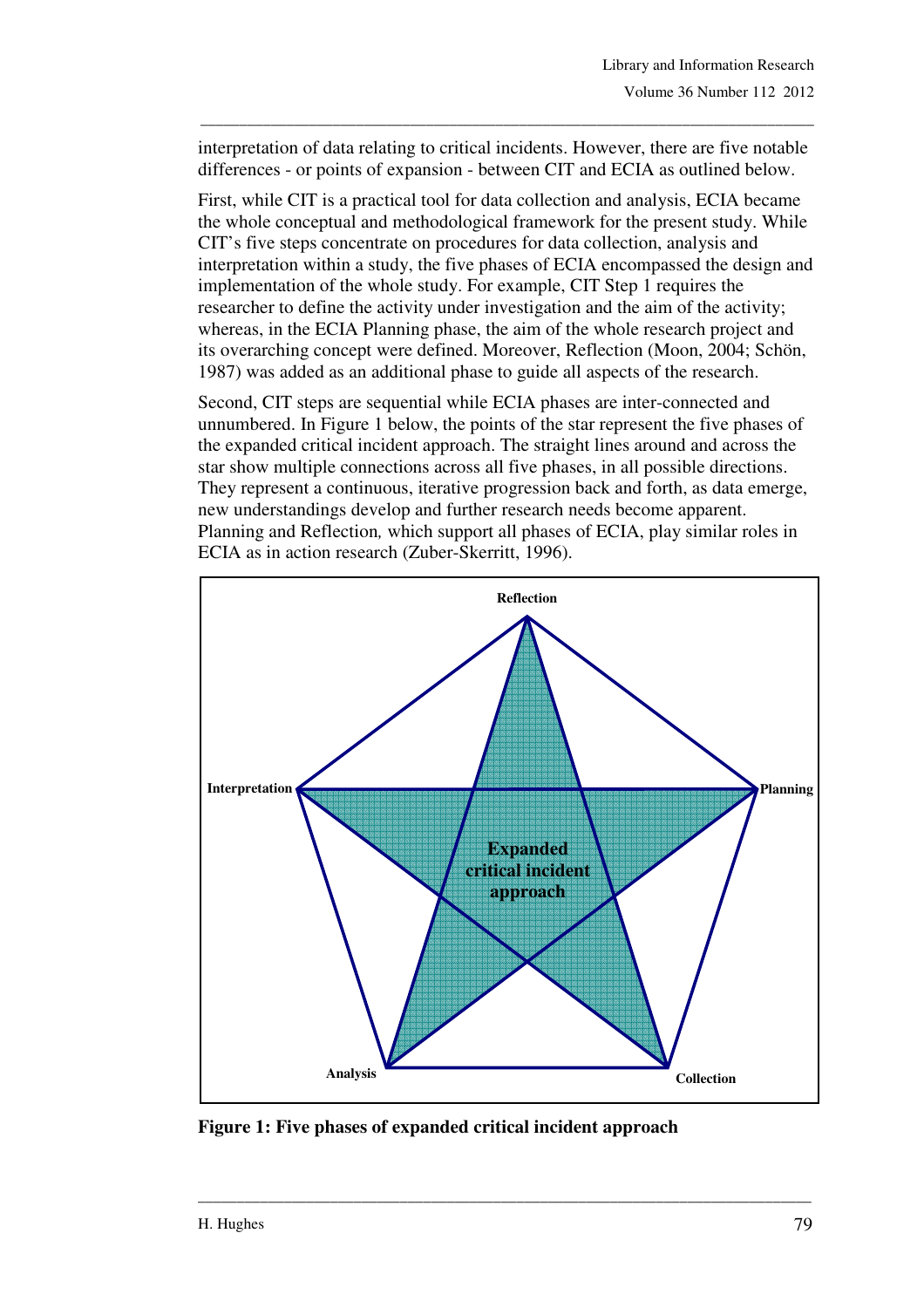Third, ECIA shifted emphasis from participants' behaviours to human experiences. Originally, in line with CIT, the study concentrated on what resources the international students used and how they used them. In contrast, the revised (ECIA) study considered the students' whole information-using experience, by examining their interactions with online resources, as well as their learning context, affective and reflective responses to using online resources, and cultural-linguistic dimensions.

\_\_\_\_\_\_\_\_\_\_\_\_\_\_\_\_\_\_\_\_\_\_\_\_\_\_\_\_\_\_\_\_\_\_\_\_\_\_\_\_\_\_\_\_\_\_\_\_\_\_\_\_\_\_\_\_\_\_\_\_\_\_\_\_\_\_\_\_\_\_\_\_\_\_\_\_\_\_\_

Fourth, CIT data collection generally involves a large sample population and gains hundreds of critical incidents relating to a narrowly defined activity; and data collection ceases when data analysis indicates redundancy. However, since this study sought individuals' insights from their whole experience of using online information resources to learn, ECIA involved a relatively small purposefully selected participant group, as is common in qualitative research (Denzin & Lincoln, 2005; Patton, 1990); there was no expectation of achieving redundancy, since the findings were intended to be indicative rather than generalisable, to provide insights about individual students' experiences in a particular educational context.

Fifth, CIT data analysis is limited to binary (positive/negative) categorisation, while ECIA involved binary and thematic categorisation. CIT findings are generally limited to sets of critical behaviours, while this study created a nuanced overview of international students' experience of using online resources, in addition to a set of critical findings about their information literacy learning needs.

The following section outlines ECIA as applied in this study. It offers a guide to other researchers seeking a qualitative method that explores people's experiences of a particular activity in a real-life context.

# **5 Applying ECIA to the study**

Applying ECIA to the study involved a continuous process of development, implementation, review and revision, moving around and through the five ECIA phases, shown in Figure 1 (above). Each phase is now outlined below.

#### **5.1 Planning Phase**

Planning was a constant throughout the study, associated with broad-scale research design and particular strategies. Initially, Planning involved establishing a research framework that integrated both conceptual and methodological principles. The study's overarching concept was defined as: *using online information resources to learn is a complex experience*. This concept aligned the study with Bruce's (1997) relational model of information literacy and the notion of an inextricable connection between using information and learning (Bruce, 2008; Lupton, 2008). It reflected an understanding of information literacy as "a complex of different ways of interacting with information" (Bruce, Edwards & Lupton, 2006, 18).

CIT's first step requires the researcher to identify the activity being studied and the aim of the activity. However, according to ECIA, the study's research aim was first defined as being*:*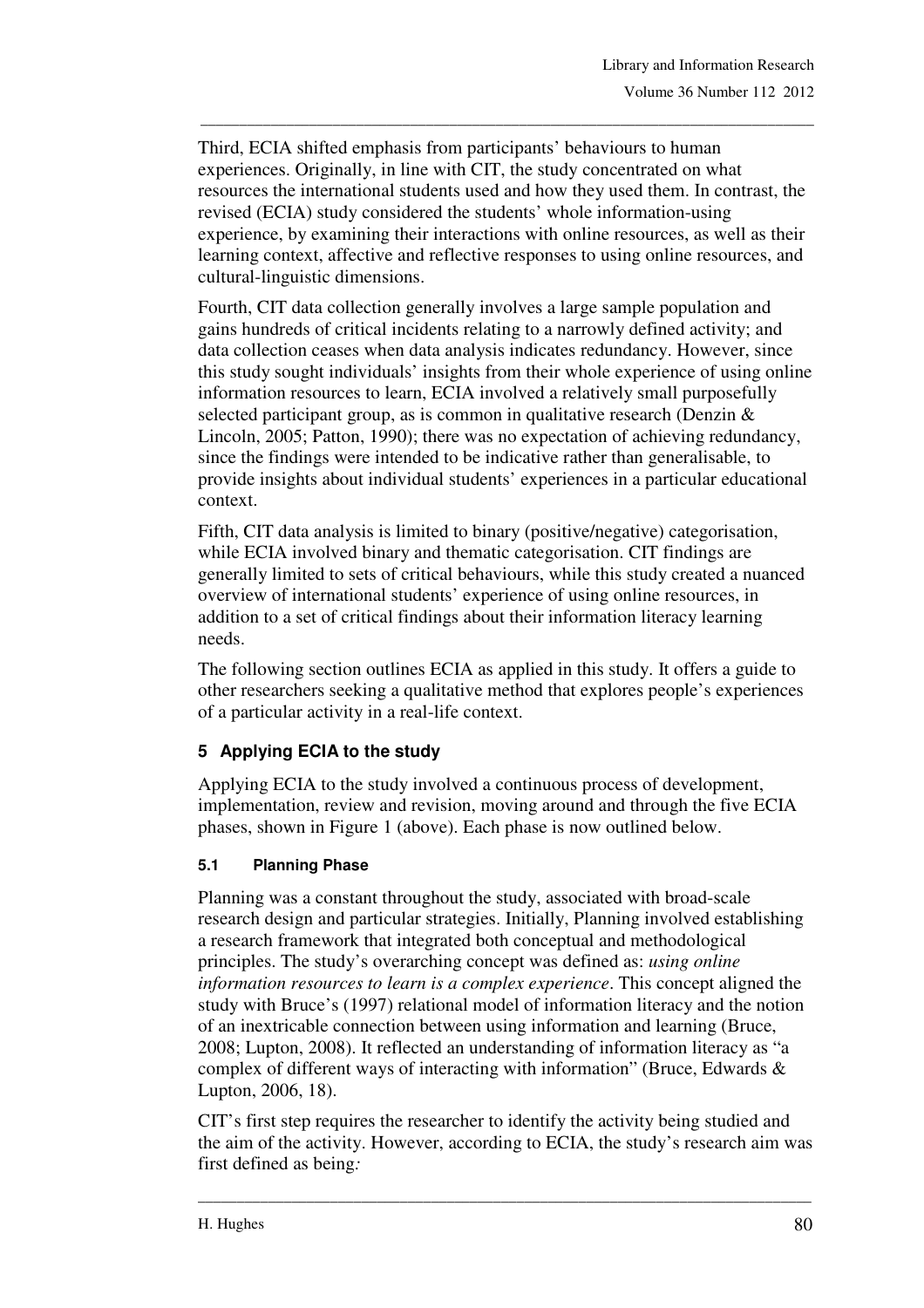*To investigate how international students use online information resources to learn, and to identify associated information literacy learning needs*.

\_\_\_\_\_\_\_\_\_\_\_\_\_\_\_\_\_\_\_\_\_\_\_\_\_\_\_\_\_\_\_\_\_\_\_\_\_\_\_\_\_\_\_\_\_\_\_\_\_\_\_\_\_\_\_\_\_\_\_\_\_\_\_\_\_\_\_\_\_\_\_\_\_\_\_\_\_\_\_

Next the activity being studied was identified as:

*Using online information resources*.

Then following Flanagan (1954), the aim of the activity, was defined through consultation with experts. Given the information literacy orientation of the research, the experts were academic librarians from four Australian universities and five LIS research colleagues. They responded to the question:

*What do you consider to be the aim of using online information resources?*

Integrating key elements of their responses, the following statement was compiled:

*The aim of using online information resources is to gather information, develop understanding, widen experience, overcome challenges, adopt critical perspectives, construct knowledge, create new meanings and achieve learning outcomes.* 

*S*ynthesising the experts' responses, it was determined that:

*The aim of using online information resources is to learn.* 

The above statement acted as a touchstone for the study's subsequent planning and implementation.

In preparation for data collection, the author developed a participant recruitment plan. Considering the exploratory nature of this study, she determined that the participant group needed to be of a size and composition that would: allow a sole researcher to effectively conduct in-depth interviews with individual participants, yet reflect the diversity of international students in Australia. The optimum participant group would include 20 to 30 international students of varied nationalities and language backgrounds, with a spread of age and gender, and a balance of undergraduates and postgraduates. The participants should be enrolled in an Information Technology or Business degree course at an Australian university with high international student enrolment and within their first 18 months of study in Australia.

For this study critical incidents were designated as recent instances of using online resources for an assignment*.* Each participant would contribute two critical incidents*:* one relating to an actual course-related assignment that the student had carried out; one relating to a simulated assignment that the researcher would observe the student carrying out.

In the researcher's estimation, assignments constituted valid critical incidents for four reasons:

- in undertaking assignments, the students engaged in the specified activity of using online information resources
- assignments generally represent significant events in students' lives
- assignments constitute part of the learning process and so are associated with the concept of using information to learn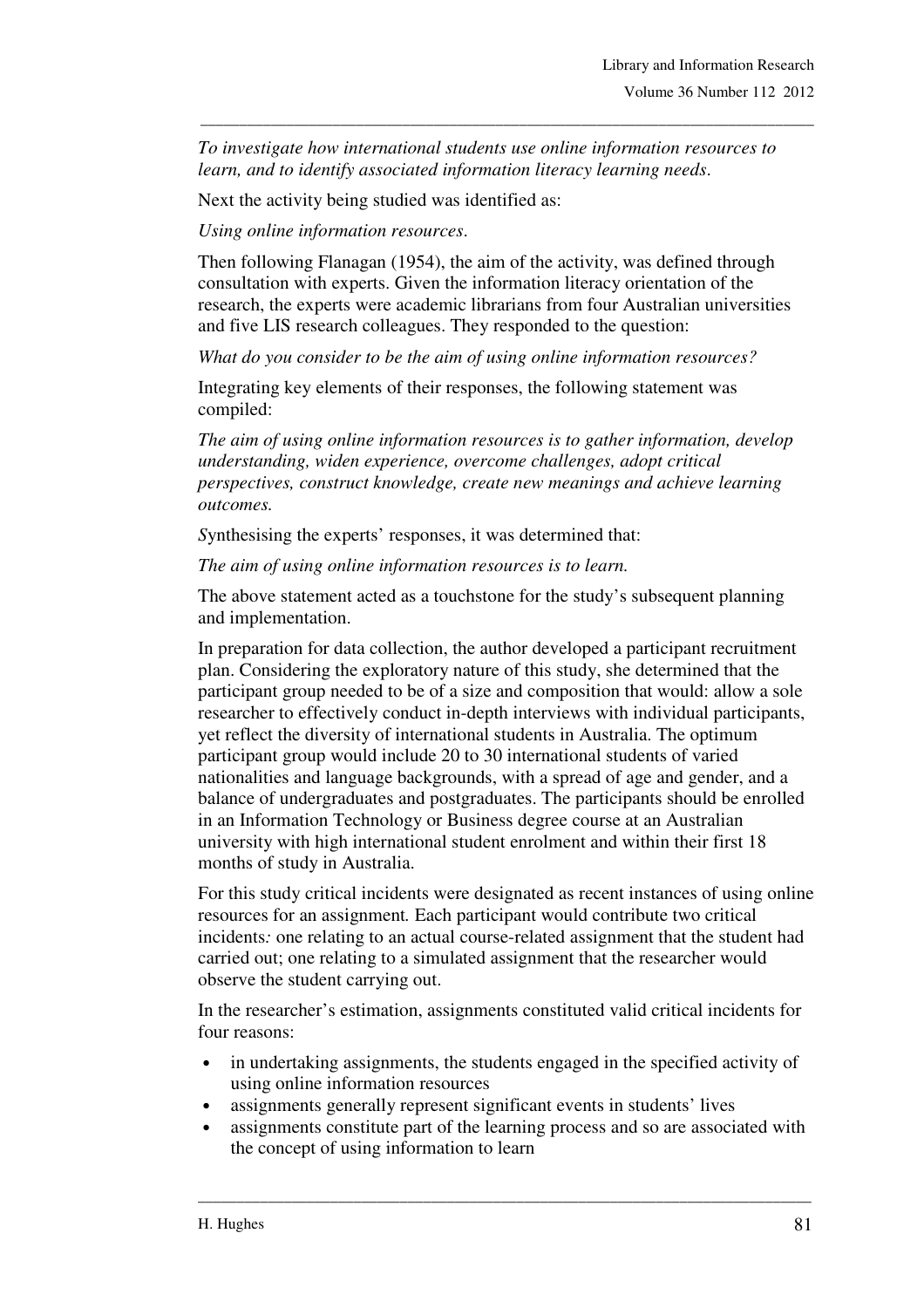• since students regularly undertake assignments, the participants would be able to provide recent, first-hand accounts of the activity.

\_\_\_\_\_\_\_\_\_\_\_\_\_\_\_\_\_\_\_\_\_\_\_\_\_\_\_\_\_\_\_\_\_\_\_\_\_\_\_\_\_\_\_\_\_\_\_\_\_\_\_\_\_\_\_\_\_\_\_\_\_\_\_\_\_\_\_\_\_\_\_\_\_\_\_\_\_\_\_

#### **5.2 Collection Phase**

The Collection phase involved recruiting participants and gathering critical incident data relevant to the activity of using online information resources. Since Flanagan (1954) offers limited advice on how to conduct CIT interviews, in this phase the researcher drew on qualitative research authorities including Flick (2002), Kvale (1996) and Patton (1990).

In recruiting participants, a purposeful, self-selecting approach was adopted (Patton 1990). To invite participation, several hundred international students were provided information by means of notice boards, visits to Business and IT classes and follow-up emails. The participant group of 25 undergraduates and postgraduate international students from two Australian universities achieved the recruitment criteria. The group reflected the diversity of the international student population in Australia (Australian Bureau of Statistics, 2007; Kevat and Shroff, 2010) with individuals from fifteen different countries across Asia, Europe (including UK), the Middle East, India and South America. Collectively they spoke about 20 different languages, with English their common but not usually their first language.

Data collection involved semi-structured interviews, to elicit both factual information and participants' perceptions (Flick, 2002; Patton, 1990). The interviews were designed to address the *what? how? why?* of the students' resource-using experiences (Kvale, 1996). Thus, as shown in Table 2 below, the interviews included some questions with a CIT-influenced positive/negative nature, while others allowed more expansive responses in line with ECIA.

Before the start of each interview, the researcher gave participants an information sheet explaining the scope and purpose of the study and conditions of their participation. In accordance with university research ethics requirements, each participant was asked to complete a form indicating their informed consent. To acknowledge their contribution to the research, each student was offered free tuition in using online information resources after their interview.

The semi-structured interviews generally lasted between 60 and 90 minutes and were in four parts: informal opening conversations; completion of online resource checklist; open-ended questions; and observed online task. These complementary data collection strategies achieved triangulation (Flick, 2002) between the students' first-hand accounts of how they had used resources on a previous occasion, and my observations of them actually using resources. It also eased communication by enabling the participants to both describe and demonstrate their online resource use.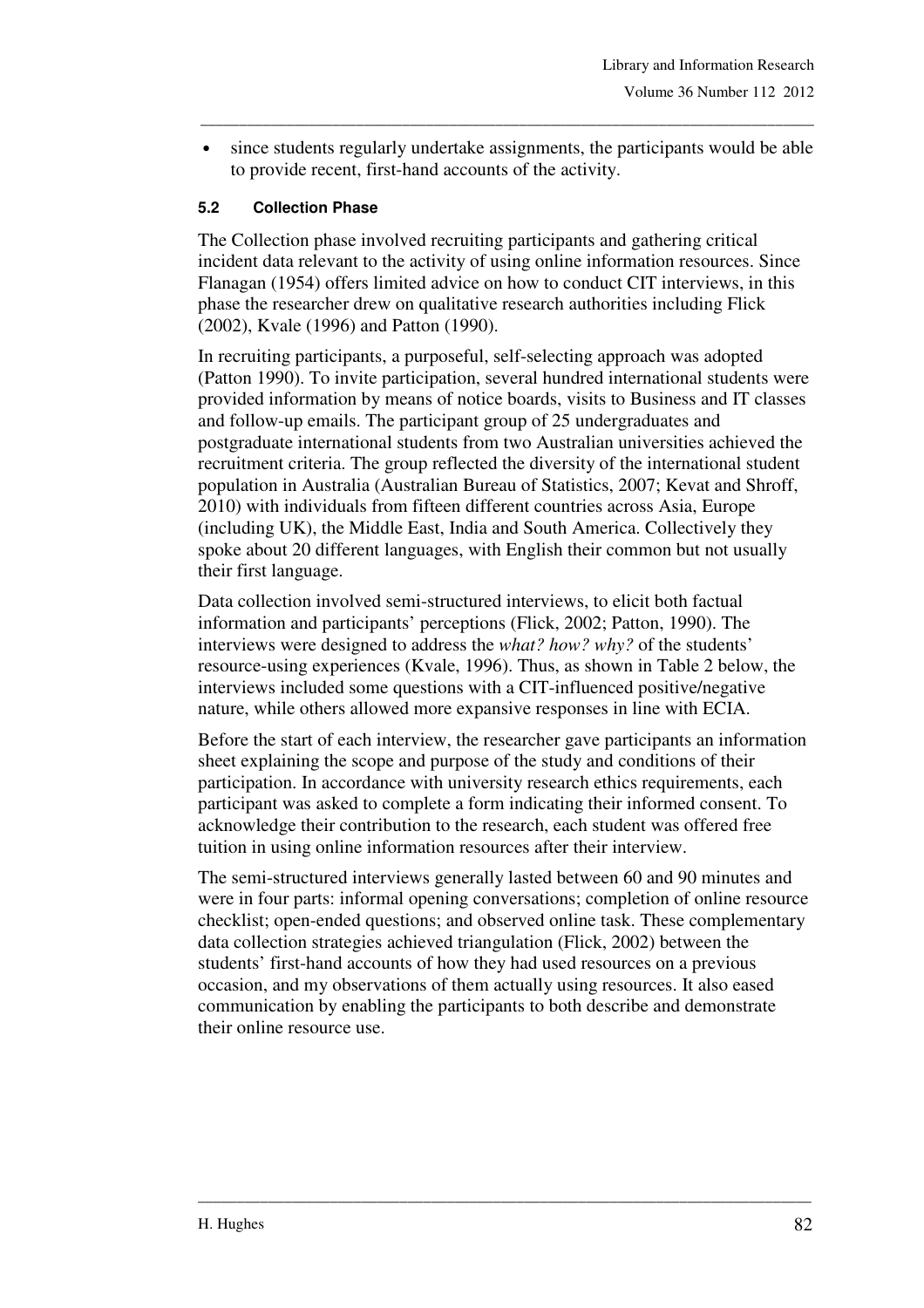| <b>Question</b> |                                                                                                                                            | <b>Nature of the</b><br>question: |  |  |
|-----------------|--------------------------------------------------------------------------------------------------------------------------------------------|-----------------------------------|--|--|
| 1)              | What types of information did you need? (Tick checklist –<br>yes/no)                                                                       | <b>CIT</b>                        |  |  |
| 2)              | Which online resources did you use? (Tick checklist –<br>yes/no)                                                                           | <b>CIT</b>                        |  |  |
| 3)              | What did you find easy (or hard) about using online<br>resources? Why?                                                                     | $CIT + ECHA$                      |  |  |
| 4)              | What help did you gain help in using online resources for<br>this assignment?                                                              | $CIT + ECHA$                      |  |  |
| 5)              | How did you gain help to use online resources?                                                                                             | <b>ECIA</b>                       |  |  |
| 6)              | Overall, would you say that using online resources for this<br>assignment was a positive experience/was not a positive<br>experience? Why? | $CIT + ECHA$                      |  |  |
| 7)              | In what ways did being an international student affect your<br>use of online resources?                                                    | <b>ECIA</b>                       |  |  |
| 8)              | What do you think could be done to make online<br>information searching a more positive experience for<br>international students?          | <b>ECA</b>                        |  |  |
| 9)              | How would you sum up your thoughts and feelings about<br>using online information resources?                                               | <b>ECIA</b>                       |  |  |

\_\_\_\_\_\_\_\_\_\_\_\_\_\_\_\_\_\_\_\_\_\_\_\_\_\_\_\_\_\_\_\_\_\_\_\_\_\_\_\_\_\_\_\_\_\_\_\_\_\_\_\_\_\_\_\_\_\_\_\_\_\_\_\_\_\_\_\_\_\_\_\_\_\_\_\_\_\_\_

#### **Table 2: Interview questions**

In conducting the interviews, the researcher was mindful of the international students' cultural and linguistic diversity. Throughout, she took care to explain the interview processes and speak clearly, reiterating or rephrasing questions where necessary. First, aiming to create a relaxed interview environment, the researcher invited the participants to talk about their home country and the languages they spoke; their previous educational and professional experiences; their transition to life and study in Australia; and their previous use of online information resources.

Second, having broken the ice, the focus moved onto a specific critical incident by inviting the participants to:

*Think about an assignment that you have done at your Australian University that required you to search for information using online information resources.* 

The participants were asked to describe the assignment topic and requirements, and to indicate on a checklist which online resources they had used. The checklist aimed to overcome uncertainties with specialist terminology and difficulties in recalling the names of particular online resources, which had been noticed during pilot interviews. This part of the interview relates to questions 1 and 2 in Table 2 above.

The third part of the interview centred around a series of open-ended questions, with follow-up probes to clarify meanings or gain further information. The main questions are numbered 3-9 in Table 2 above.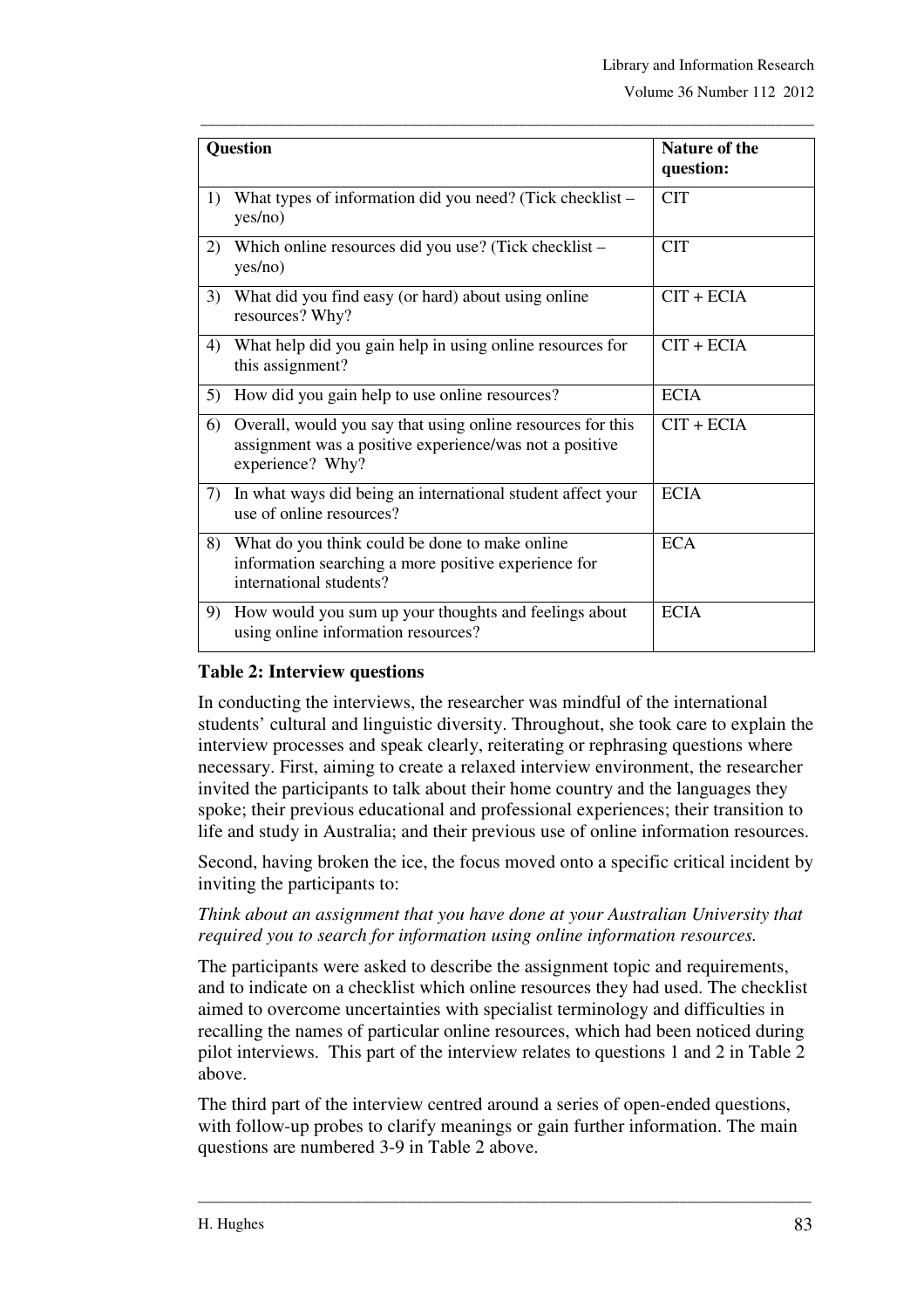Finally, each participant was observed using online resources for an online task. This sought data about the students' resource using practices, such as planning and implementing a search strategy, selecting keywords and evaluating results. The task simulated an assignment on the topic:

\_\_\_\_\_\_\_\_\_\_\_\_\_\_\_\_\_\_\_\_\_\_\_\_\_\_\_\_\_\_\_\_\_\_\_\_\_\_\_\_\_\_\_\_\_\_\_\_\_\_\_\_\_\_\_\_\_\_\_\_\_\_\_\_\_\_\_\_\_\_\_\_\_\_\_\_\_\_\_

## *Prepare an annotated bibliography on effective public speaking techniques for busines*s.

The students were asked to demonstrate how they would search for and select information on this topic, using the library catalogue, a journal database and an Internet search engine. They were encouraged to describe their thoughts and actions whilst carrying out the task. The online task was designed to be authentic and straight forward to carry out, whilst capable of yielding plentiful data. The topic was sufficiently generic to be meaningful to students across disciplines. Its wording and requirements reflected real university assignments and included points of potential challenge. It was determined that an effective search strategy would: focus on the two-part phrase *public speaking for busines*s; combine the terms *business* and "*public speaking"*; and exclude non-essential words *effective, techniques* and *annotated bibliography.* The latter was also included to assess whether the participants were familiar with this academic terminology.

In all, the interview questions and observed task gained data relating to 48 assignments (25 real and 23 simulated) that had involved the use of online resources. The richly varied data covered students' resource-using actions, as well as affective and reflective responses and cultural-linguistic influences.

#### **5.3 Analysis Phase**

Analysis, which occurred concurrently with data collection, sought to uncover aspects of the participants' resource-using experiences, and to identify particular information literacy learning needs. It involved an inductive process (Ezzy, 2002; Patton, 1990), whereby patterns were sought among the wide range of data drawn from students' narrative and resources checklists, and the researcher's observations. In a manner similar to grounded theory (Glaser, 1998) the researcher examined, coded and re-examined interview transcripts, sifting and sorting data, developing and revising categories as new data emerged and relationships became apparent. To accommodate the varying data types two different categorisation strategies were applied: binary and thematic. Binary categorisation is typical of CIT (Flanagan, 1954). It was used to identify factual details, for example: particular online resources that the students used or did not use; and particular aspects that they found easy or hard. Thematic analysis (Ezzy, 2002; Patton, 1990) allowed more nuanced analysis than binary categorisation and captured qualitative aspects, such as students' affective responses to online resources, or cultural-linguistic dimensions of particular resource using challenges. Gradually, a framework of inter-related categories was created. In contrast to CIT's mutually exclusive categories, this framework allowed for relationships in the data, across and within categories. In the course of the study, the category framework was revised several times, which demonstrates the flexibility of ECIA for qualitative analysis. Thus the final framework (Hughes, 2009) differs substantially from the previously published version (Hughes, 2007).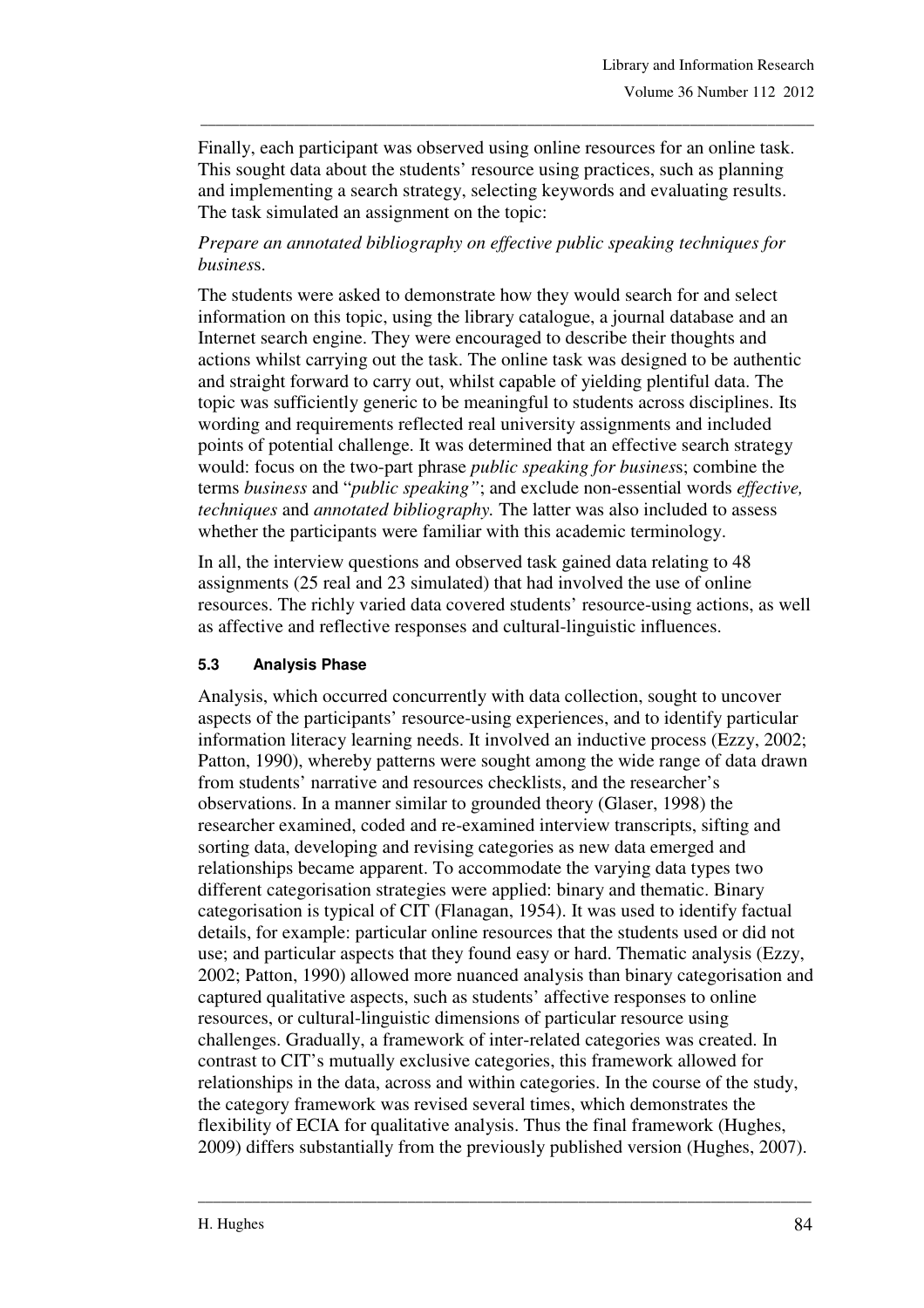The analysis process identified eight main categories, which represent the following key elements of the students' experience of using online information resources to learn:

\_\_\_\_\_\_\_\_\_\_\_\_\_\_\_\_\_\_\_\_\_\_\_\_\_\_\_\_\_\_\_\_\_\_\_\_\_\_\_\_\_\_\_\_\_\_\_\_\_\_\_\_\_\_\_\_\_\_\_\_\_\_\_\_\_\_\_\_\_\_\_\_\_\_\_\_\_\_\_

- Students: attributes and background of the international student participants
- Information-learning environment: nature of the Australian university and online environment in which the students were using online resources
- Interactions: the students' use / non-use of particular online information resources and their approaches to using them
- Strengths-Challenges: points of strength and difficulty experienced by the students in using online information resources
- Information-learning: the students' participation/non-participation in formal information literacy education, and informal help seeking for using online resources
- Responses: the students' affective responses (more positive/less positive) to using online resources
- Reflections: the international students' reflective responses on the whole experience of using online information resources to learn; involves backwards reflection (more positive/less positive aspects of their experience) and forwards reflection (suggestions for improving international students' experience of using online resources)
- Languages-Cultures: cultural-linguistic dimensions of the students' resource using experiences

The eight elements were inter-connected, yet each had a distinctive flavour. Thus, for example, a particular Interaction with online resources was often associated with a range of other Interactions, as well as other dimensions such as Responses and Languages-Cultures. Most of the main categories (Elements) contained more specific sets and sub-sets of data. For example, as shown in Table 3 below, the Interactions element has two sets, Resources and Approaches, which respectively relate to what resources students used (or did not use) for a recent assignment and how they used them during the observed online task. The right hand column indicates the differing binary and thematic strategies used in analysing these data. For the Resources set shown below, particular resources were grouped in sub-sets, by type of resource (e.g. journal database), then by name of resource (e.g. *ProQuest*). Then, applying binary categorisation, resources were coded as U (used) or NU (not used) according to students' checklist responses. For example, the following annotation indicates that a student used a journal database, specifically *ProQuest* (but not *Emerald):* 

- Journal database (U)
	- *ProQuest* (U)
	- *Emerald* (NU)

Data in the Approaches set underwent a three-part analysis of how the students used online resources for the observed online task. First, each student's Interactions with online resources were evaluated, using criteria devised for this purpose. The criteria related to the four phases of the *Reflective online information use model* (Hughes, Bruce & Edwards, 2007). Second, Interactions data were allocated to four sub-sets associated with the main components of the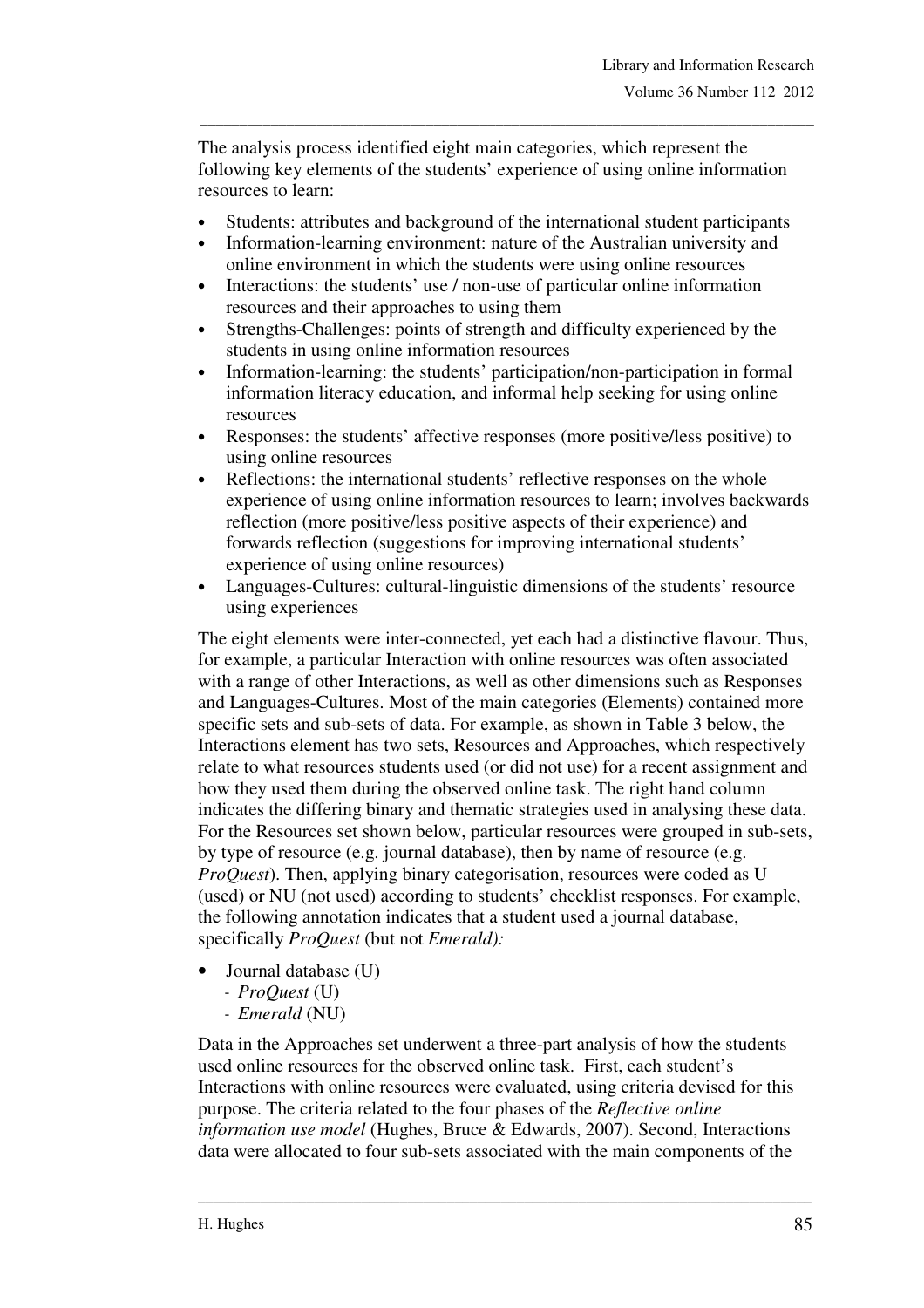model: plan, act, record and reflect. These data related to both macro level Interactions, such as developing an information search strategy [Plan], or micro level Interactions, such as accessing a database [Act] or evaluating a particular journal article [Reflect]. By applying binary categorisation, each Interaction was coded as S or US (successful or unsuccessful), for example:

\_\_\_\_\_\_\_\_\_\_\_\_\_\_\_\_\_\_\_\_\_\_\_\_\_\_\_\_\_\_\_\_\_\_\_\_\_\_\_\_\_\_\_\_\_\_\_\_\_\_\_\_\_\_\_\_\_\_\_\_\_\_\_\_\_\_\_\_\_\_\_\_\_\_\_\_\_\_\_

- Plan Select search terms  $(S)$
- Reflect Evaluate journal article (US)

Third, the comments students made whilst carrying out the online task were thematically analysed. The comments complemented the evaluation results by providing insight into students' thoughts and feelings and particular strengths or challenges whilst using the online resources. In some cases they also explained students' particular choices or actions during the task.

| Element &<br><b>Definition</b>                                              | <b>Sets</b>                                                                                            | Sub-sets                                                                                                                                                                        | <b>Analytical</b><br>strategy                                                                                      |
|-----------------------------------------------------------------------------|--------------------------------------------------------------------------------------------------------|---------------------------------------------------------------------------------------------------------------------------------------------------------------------------------|--------------------------------------------------------------------------------------------------------------------|
| <b>Interactions</b><br>$=$ Students'<br>engagement with<br>online resources | <b>Resources</b><br>$=$ What online<br>resources the<br>participants used<br>for an assignment         | Journal databases<br>- ProQuest<br>- Emerald (etc)<br>Specialist info<br>sources<br>- CCH<br>$-$ ABS (etc)<br>Search engines<br>- Google<br>- Yahoo (etc)<br>Library catalogue  | Binary<br>categorisation:<br>- Used $(U)$<br>- Not Used (NU)                                                       |
|                                                                             | <b>Approaches</b><br>$=$ How the<br>participants used<br>online resources<br>during the online<br>task | Plan<br>- Develop search<br>strategy (etc)<br>Act<br>- Enter search<br>terms (etc)<br>Record<br>- Save search<br>results (etc)<br>Reflect<br>- Evaluate search<br>results (etc) | <b>Binary</b><br>categorisation<br>- Successful (S)<br>- Unsuccessful<br>(US)<br>and<br>Thematic<br>categorisation |

#### **Table 3 Extract of Analytical framework**

In addition to the categories and sets described above, six themes or critical features were identified which recurred across all elements and describe distinctive qualities of the international students' whole experience. They are as follows: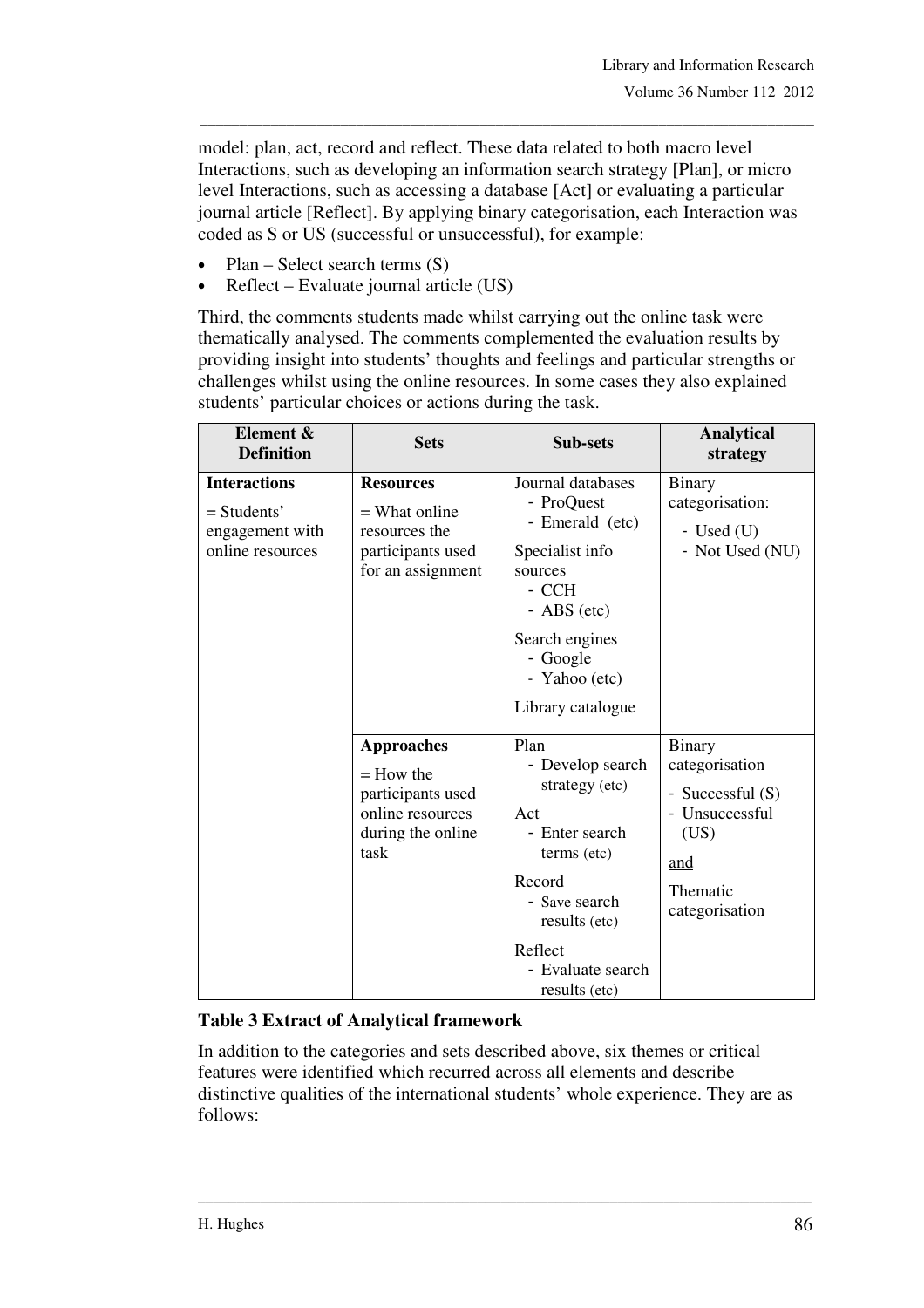• Diversity: e.g. of international students' cultural and educational backgrounds, resources used

\_\_\_\_\_\_\_\_\_\_\_\_\_\_\_\_\_\_\_\_\_\_\_\_\_\_\_\_\_\_\_\_\_\_\_\_\_\_\_\_\_\_\_\_\_\_\_\_\_\_\_\_\_\_\_\_\_\_\_\_\_\_\_\_\_\_\_\_\_\_\_\_\_\_\_\_\_\_\_

- Unfamiliarity: e.g. with online resources, academic terminology, cultural references
- Overflow: e.g. of information resources, research results
- Limited support: e.g.in help-seeking, information literacy learning opportunities
- Shared experience: e.g. undergraduates / postgraduates, online-intensive learning environment
- Imbalance: e.g. between students' well developed digital skills and less developed critical and strategic approaches to using online information

#### **5.4 Interpretation Phase**

The Interpretation phase both flowed from and informed the Collection and Analysis phases, demonstrating the iterative nature of ECIA. The focus of this phase was to address the research aim, to seek and convey understandings about international students' information using experiences and learning needs. It involved critical engagement with the data in compiling the study's findings, identifying and discussing their implications, and formulating recommendations.

Given the information literacy orientation of the study, the 'consumers' of the research (Kain, 2004, 77) were considered to be primarily educators and information professionals. Therefore the researcher's guiding question for interpretation was:

*What do educators and information professionals need to know about the experiences of international students, in order to support their information literacy learning?* 

In order to remain focused on the intended application of the findings for information literacy development, the researcher continuously asked herself:

- *What does this particular data reveal about the students, or their context, or their learning-related resource use?*
- *Does it convey fresh information or perspective?*
- *Does it confirm or counteract other information or perspectives already categorised?*
- *What does it tell about their information literacy learning needs?*

Through Analysis and Interpretation the researcher gradually created a word picture and set of critical findings to represent international students' experience of using online resources and their associated information literacy learning needs. The word picture and critical findings are complementary. The former, which illustrates the complex multifaceted nature of the international students' experience, integrates contextual, personal and factual detail and descriptive narrative, their thoughts and feelings. Student vignettes and direct quotations add to the reality and vitality of the word picture. In its nature and purpose, the word picture reflects Ezzy's analogy of a 'multidimensional tangled ball of wool':

*There are many threads that interweave through the complex set of interviews, reflections and observations. The task of writing is to reconstruct this*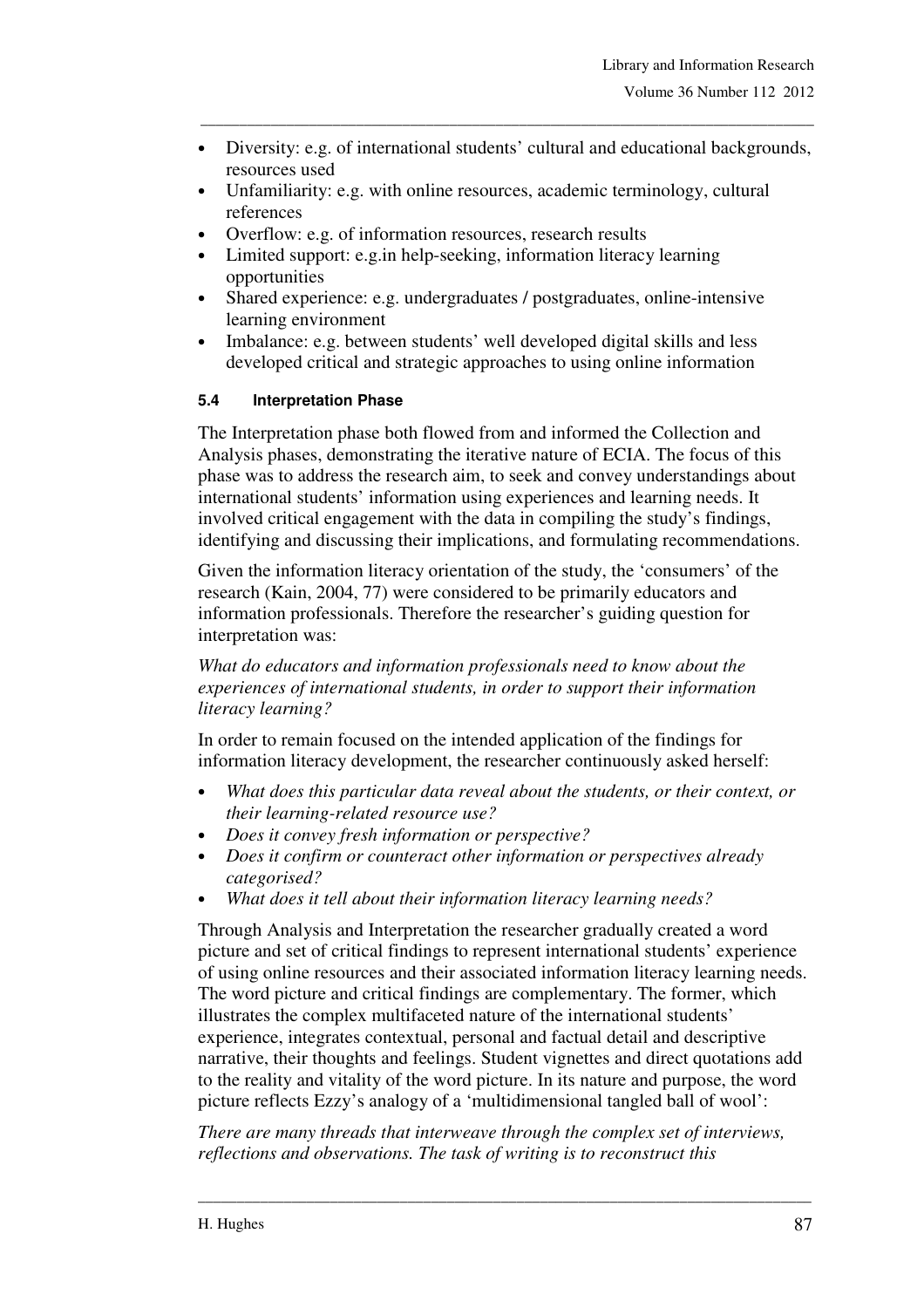*multifaceted, multidimensional ball of information into a linear story with a beginning, middle and end.* 

\_\_\_\_\_\_\_\_\_\_\_\_\_\_\_\_\_\_\_\_\_\_\_\_\_\_\_\_\_\_\_\_\_\_\_\_\_\_\_\_\_\_\_\_\_\_\_\_\_\_\_\_\_\_\_\_\_\_\_\_\_\_\_\_\_\_\_\_\_\_\_\_\_\_\_\_\_\_\_

(Ezzy, 2002, 138)

The critical findings correspond with, but extend beyond, CIT's critical behaviours*.* They summarise key aspects of the students' information literacy learning needs and provide an evidence-base for developing curriculum and pedagogy that respond to these needs.

#### **5.5 Reflection Phase**

Whilst absent from CIT, reflection was integral to all phases of the ECIA study and supported the planning, implementation, evaluation and reporting of the research. Reflection was particularly important during the Interpretation phase, due CIT's limited guidance for carrying out Step 5. It also brought an evaluative edge to data collection and analysis. For example, the researcher gained a fresh perspective for the categorisation process by analysing each interview question:

#### *What is the essence of this question? What data am I looking for?*

She then paraphrased each interview question in the simplest form possible, beginning with an interrogative (*What? How? Who?*). Changing from second to third person shifted the analytical focus from the students' responses, to the data that the responses contained. In this way a set of analytical focus questions were developed, which allowed a clearer view of what to look for in the participant's responses. For example, one interview question asked:

*What do you think could be done to make using online information resources a more positive experience for international students?* 

When paraphrasing the question, the researcher recognised that it contained three significant elements. Consequently she divided the question into the three following focus questions:

- *What information literacy learning needs do the students identify?*
- *What improvements do they suggest for online resources?*
- *What improvements do they suggest for information literacy education?*

Throughout the study the researcher adopted a self-reflexive approach, drawing on personal critical incidents and critical realisations to review and advance the research. This self-reflexive approach contributed to the trustworthiness of the study's findings (Lincoln & Guba, 1985). The following final example, relating to data analysis, illustrates the impact of reflection on the researcher's practice and the study's outcomes.

At an early stage of the research, the researcher struggled to find an effective means of evaluating the participants' use of online resources, as observed during the online task. CIT suggested that particular aspects should be assessed as effective or ineffective, but the researcher was uncertain about how or what to assess whilst keeping sight of the whole picture. In reflecting on this challenge, she scanned various journal articles and theses for inspiration. As a critical incident, she chanced across the *Action research model for reflective Internet searching* (Edwards & Bruce, 2002) which led her to view the activity of using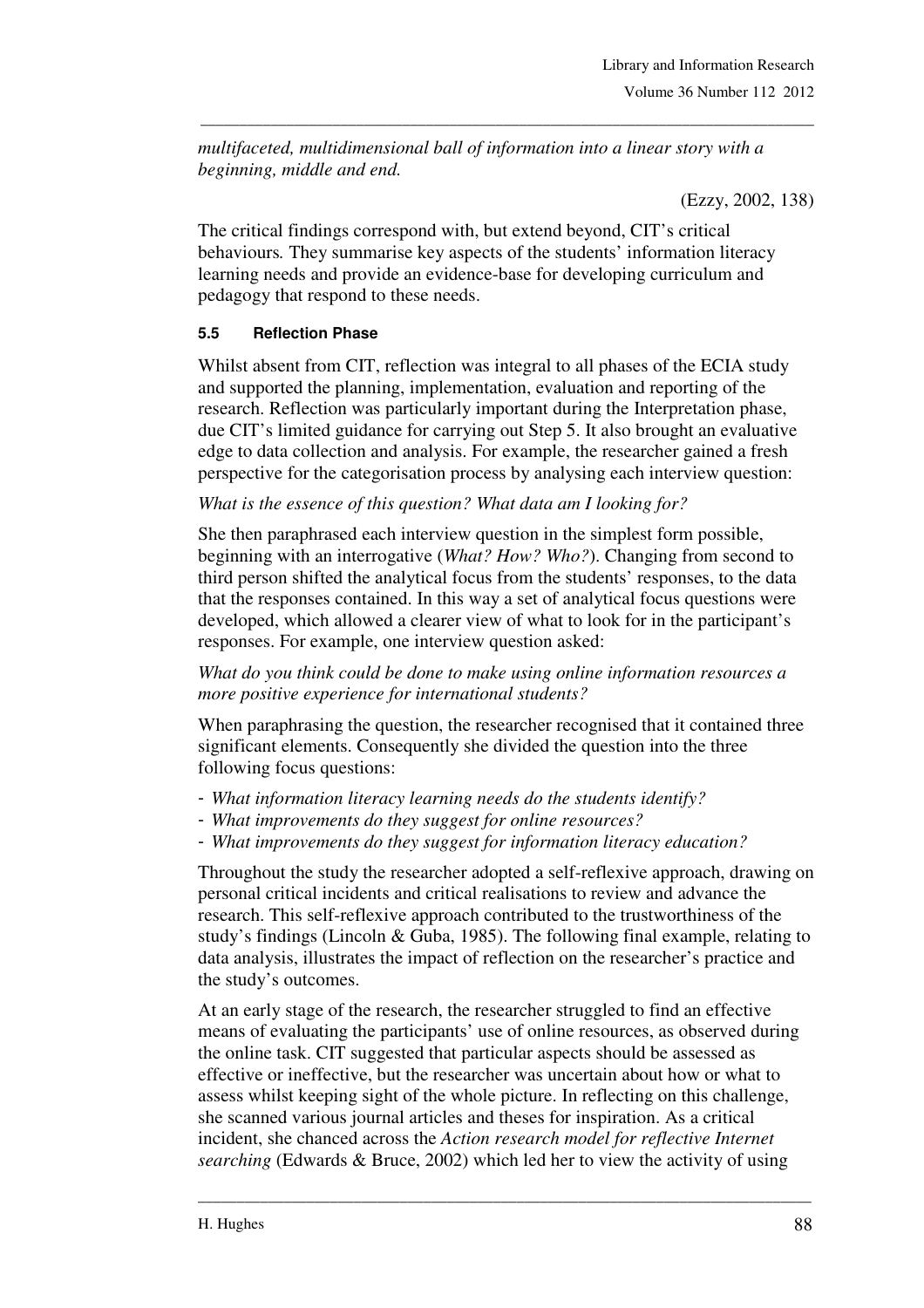online resources as an action research-type cycle with four inter-related phases: plan-act-record- reflect (Hughes, Bruce & Edwards, 2007). This critical realisation not only supported the evaluation of the students Interactions during the online task (Section 5.3), but also led the researcher to think of ECIA as a whole approach with five inter-related phases (Figure 1).

\_\_\_\_\_\_\_\_\_\_\_\_\_\_\_\_\_\_\_\_\_\_\_\_\_\_\_\_\_\_\_\_\_\_\_\_\_\_\_\_\_\_\_\_\_\_\_\_\_\_\_\_\_\_\_\_\_\_\_\_\_\_\_\_\_\_\_\_\_\_\_\_\_\_\_\_\_\_\_

## **6 Summary of findings**

The study's findings (Hughes, 2009; forthcoming) highlight the diversity of international students as (online) information using learners, with significant information using strengths and challenges. The resultant word picture reflects the complexity of the international students' information using experience by integrating their interactions with online resources, affective and reflective responses and cultural and linguistic dimensions. It shows that at their host Australian university, the international students were immersed in an onlineintensive information-learning environment. They were characterised by the diversity of their cultural, linguistic and educational backgrounds. As information using learners, they brought an array of strengths related to their varied knowledge bases and cultural contexts.

Most of the international students were experienced Internet users. However, when using online resources for study purposes, they experienced various challenges, associated mainly with unfamiliar aspects of their Australian learning environment. These included: journal databases; prevailing academic language and conventions; discipline-specific and library jargon; and the nuances of Australian culture and social practices. The students also tended to experience challenges of 'information overflow' (a term coined by one of the students)*,*  associated with the array of academic resources and the abundant information.

The international students experienced a range of affective responses to using online resources, which included frustration and disappointment as well as satisfaction and excitement. They expressed more positive thoughts about using resources, and less positive feelings about the resources themselves, suggesting a more pragmatic acceptance of their usefulness for assignments, rather than any inherent pleasure in using them. Overall, the students appeared to be resilient information-using learners who came to value the contribution online resources made to their assignment work. For example, one student described them as an "asset of education ... a catalyst for you to learn" and another declared them to be "a good friend of mine for doing assignments".

The critical findings detail key information literacy learning needs and highlight an apparent information literacy imbalance (Hughes, Bruce & Edwards, 2007) between students' often well developed information skills and generally less developed critical and strategic information using approaches. Taken together, the critical findings provide a framework for developing a holistic educational response.

Given the exploratory nature of this study, the findings are descriptive and indicative rather than predictive or generalisable. They might not be representative of international students in general, but they are authentic and contribute understanding about the strengths, challenges and needs an individual may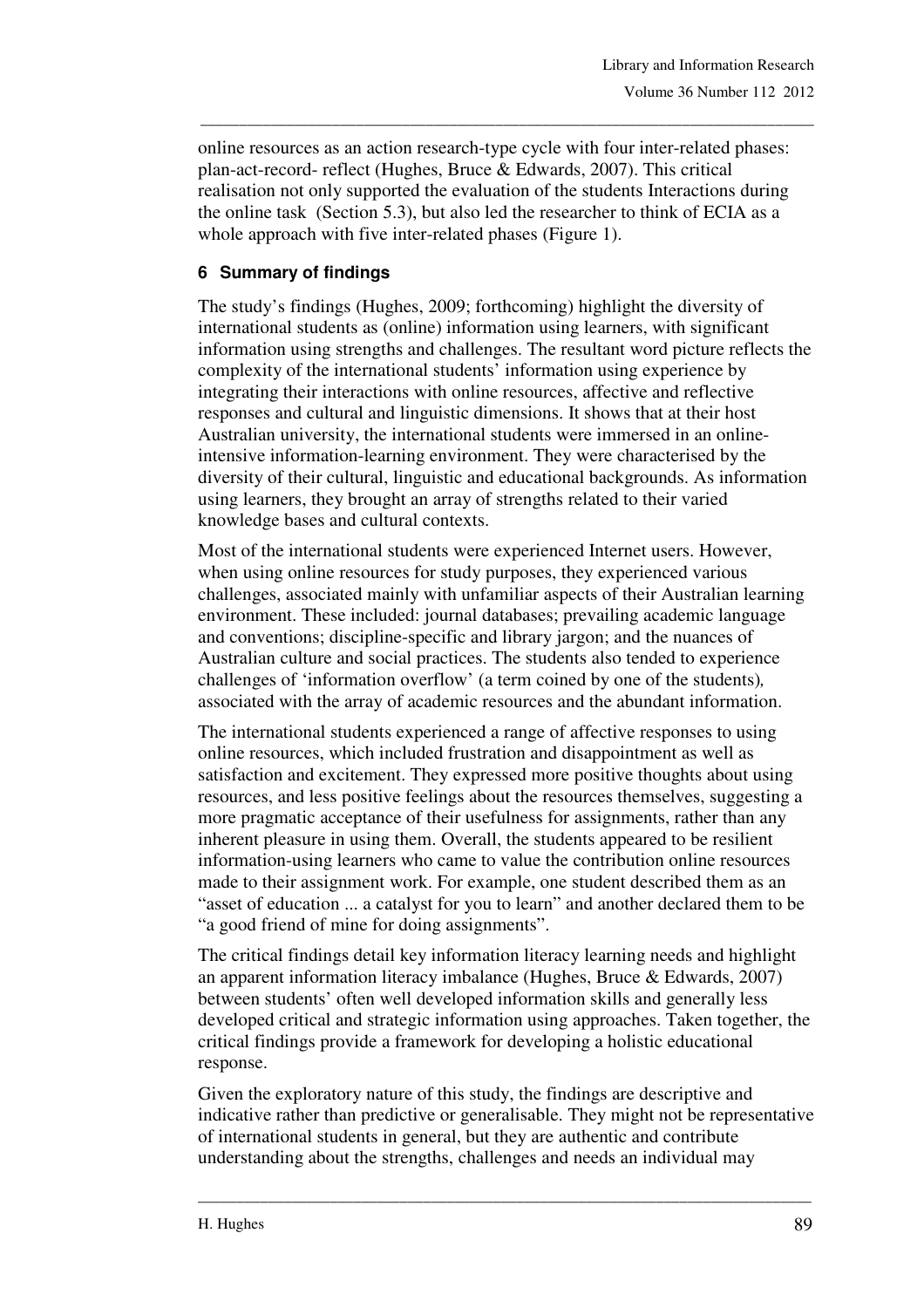present. In particular, they signal a need for information professionals and educators to be aware of, and allow for, possible challenges and emotions of international students who are not completely fluent in English or fully conversant with prevailing academic practices at their host university. They also warn against making generalised assumptions about the nature of international students' challenges. In many respects, such as the information literacy imbalance and information overflow noted above, the international students share common ground with students in the wider student population (Head & Eisenberg, 2010; Lorenzo & Dziuban, 2006). Consequently this study concluded by proposing an inclusive informed learning approach (Bruce & Hughes, 2010) to enhance the information use and learning of all students in culturally diverse higher education contexts.

\_\_\_\_\_\_\_\_\_\_\_\_\_\_\_\_\_\_\_\_\_\_\_\_\_\_\_\_\_\_\_\_\_\_\_\_\_\_\_\_\_\_\_\_\_\_\_\_\_\_\_\_\_\_\_\_\_\_\_\_\_\_\_\_\_\_\_\_\_\_\_\_\_\_\_\_\_\_\_

## **7 ECIA potential for other research**

As a part-time doctoral study, this research involved extensive data collection and in-depth analysis over several years. However, the five phase ECIA process, as outlined in Section 5, is relatively straightforward to implement and could be successfully applied to a shorter project or with fewer participants. In addition, ECIA could be used in a variety of professional and academic contexts where understanding about people's real-life needs and experiences is required. For example, in a library / information environment, ECIA findings could contribute an evidence base for developing user-focused policy, planning educational programs or for evaluating client services.

ECIA seeks to expand rather than replace CIT. In all research, the choice of method depends upon a variety of factors which include: the scope and purpose of the investigation; the intended use of the findings; and available resources (time, researchers and funding). While ECIA lends itself to exploratory research that seeks multi-faceted insights about a whole experience (such as library patrons' engagement with digital technologies) CIT is more suited to identifying particular aspects of an activity (such as Google searching). While ECIA provides a holistic, nuanced picture, which includes participants' actions, thoughts, feelings and needs, and cultural-linguistic attributes, CIT focuses on specific aspects such as effective and ineffective searching techniques. ECIA is essentially a qualitative approach, whereas CIT can incorporate qualitative and quantitative analysis. The wide-reaching coverage of ECIA necessitates a relatively small participant group, whereas CIT can accommodate hundreds, or even thousands of participants. In summary, while ECIA and CIT can both address 'how' and 'what' research questions, ECIA can also explain 'why'.

#### **8 Conclusion**

In outlining recent research about the information using experiences and learning needs of international students, this paper has introduced a fresh approach for exploratory research. The development and implementation of an expanded critical incident approach (ECIA) involved both empirical and methodological exploration, whereby the search for understanding about international students' information use engendered a search for a suitable investigative approach. ECIA's focus on real life critical incidents incorporated the procedural strengths of critical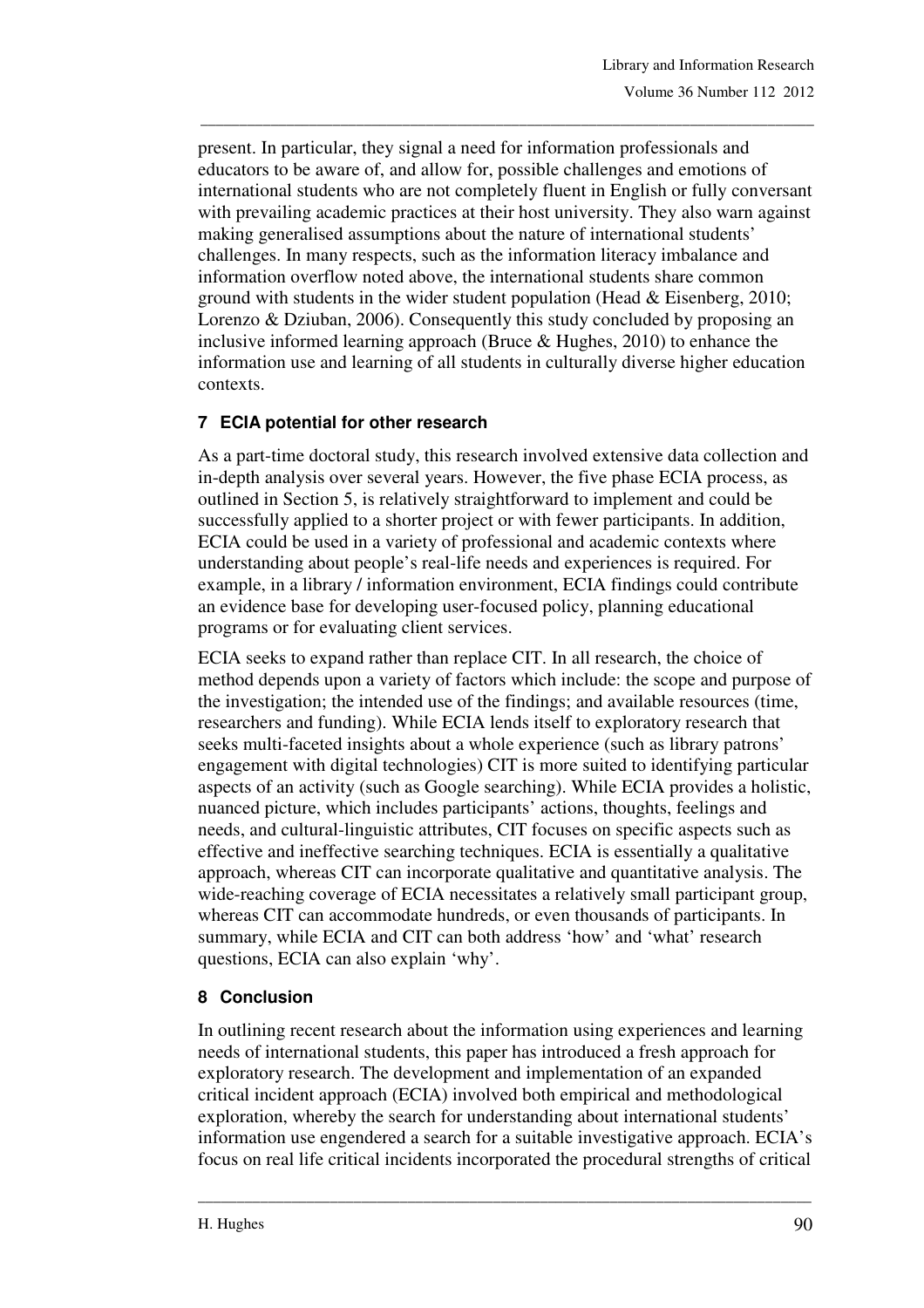incident technique, with more nuanced data analysis and reflective research practice. The potential of this approach is evident in the study's findings, which present a detailed picture of international students' experiences of using online information resources to learn, and also identify significant information literacy learning needs. While the study's findings advance information literacy theory and practice, its expanded critical incident approach would support further qualitative research and methodological development in the fields of information use, information experience, evidence-based practice and informed learning.

\_\_\_\_\_\_\_\_\_\_\_\_\_\_\_\_\_\_\_\_\_\_\_\_\_\_\_\_\_\_\_\_\_\_\_\_\_\_\_\_\_\_\_\_\_\_\_\_\_\_\_\_\_\_\_\_\_\_\_\_\_\_\_\_\_\_\_\_\_\_\_\_\_\_\_\_\_\_\_

### **References**

Armstrong, C. J., Everitt, J., Fenton, R., Lonsdale, R. E., McDermott, E. A., Phillips, R., Spink, S., Thomas, R. E. and Urquhart, C. J. (2001). *JISC usage surveys: Trends in electronic information services. Final report 2000/2001 cycle (Cycle Two).* Aberystwyth: University of Wales Aberystwyth. Department of Information and Library Studies. URL:

http://www.dil.aber.ac.uk/dils/research/justeis/cyc2rep.pdf [accessed 18.09.11].

Australian Bureau of Statistics (2007). *4102.0 - Australian Social Trends, 2007: International students in Australia.* URL: http://www.abs.gov.au/AUSSTATS/abs@.nsf/Latestproducts/E0FE4ACEF9C8A

65ACA25732C00207596 [accessed 18.09.11].

Biggs, J.B. and Tang, C.S. (2007). *Teaching for quality learning at university: What the student does.* 3<sup>rd</sup>. ed. Maidenhead : McGraw-Hill/Society for Research into Higher Education & Open University Press.

Bourke, J.F. and Lucadou-Wells, R. (2010). Towards creating sustainable Australian international education. *Macquarie Journal of Business Law [online]*, 7, 87-97. URL:http://hdl.handle.net/1959.14/110440 [accessed 4.9.11].

Bruce, C. S. (1997). *The seven faces of information literacy.* Adelaide: Auslib Press.

Bruce, C. S. (2008). *Informed learning.* Chicago, Il.: ALA Editions.

Bruce, C.S., Edwards, S. and Lupton, M. (2006). Six frames for information literacy education: A conceptual framework for interpreting the relationships between theory and practice. *Italics* [online], **5**(1). URL: http://www.ics.heacademy.ac.uk/italics/vol5-1/pdf/sixframes\_final%20\_1\_.pdf [accessed 18.09.11].

Bruce, C. S. and Hughes, H. (2010) Informed learning: A pedagogical construct attending simultaneously to information use and learning. *Library and Information Science Research,* **32**(4), A2-A8.

Butterfield, L. D., Borgen, A., Amundson, N. E and Maglio, A-S.T. (2005). Fifty years of the critical incident technique: 1954-2004 and beyond. *Qualitative Research*, **5**(4), 475-497.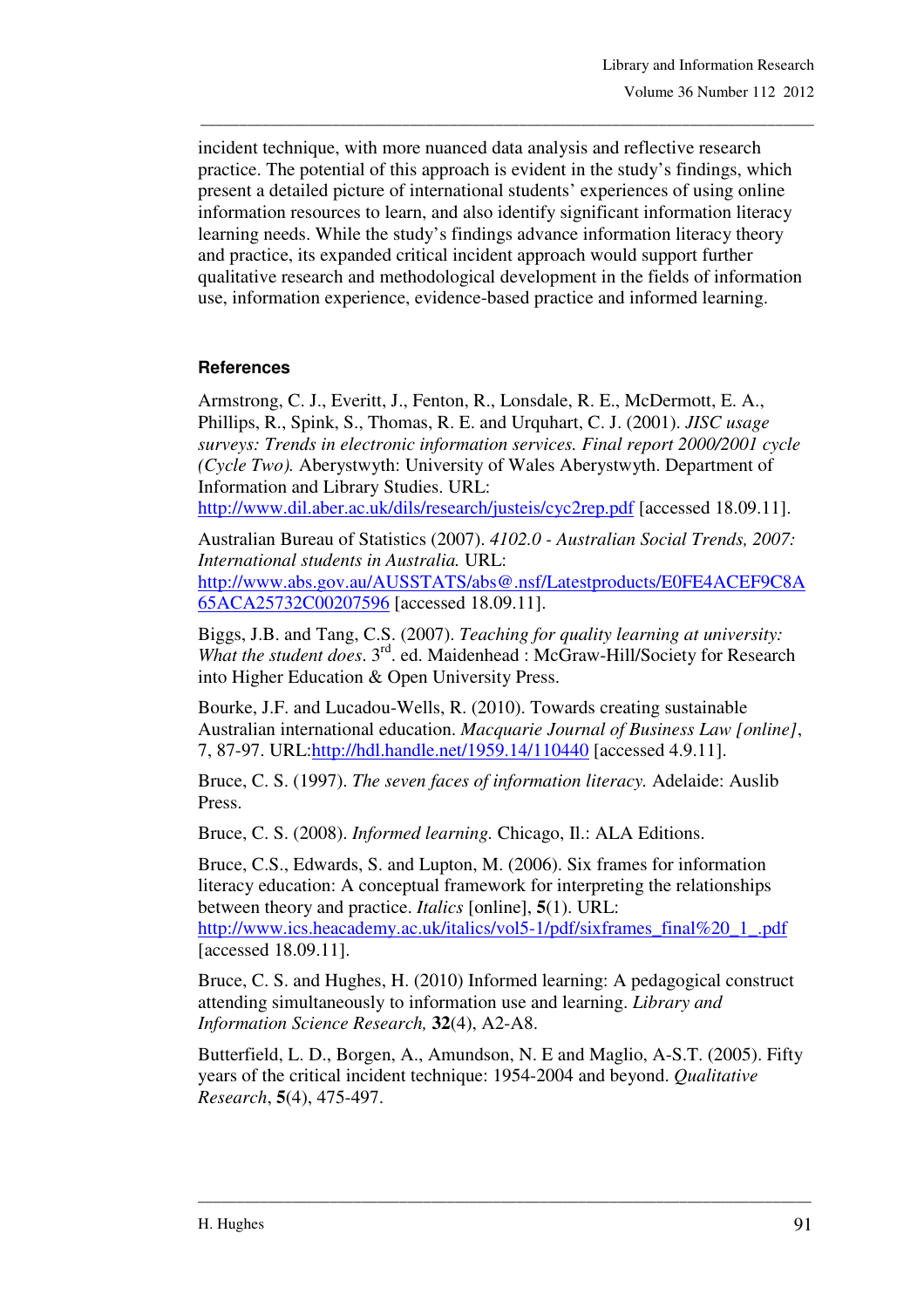Butterfield, L. D., Borgen, A., Maglio, A-S.T. and Amundson, N. E. (2009). Using the enhanced critical incident technique in counselling psychology research. *Canadian Journal of Counselling*, **43**(4), 265-282.

\_\_\_\_\_\_\_\_\_\_\_\_\_\_\_\_\_\_\_\_\_\_\_\_\_\_\_\_\_\_\_\_\_\_\_\_\_\_\_\_\_\_\_\_\_\_\_\_\_\_\_\_\_\_\_\_\_\_\_\_\_\_\_\_\_\_\_\_\_\_\_\_\_\_\_\_\_\_\_

Chell, E. (1998). Critical incident technique. In G. Symon, & C. Cassell (Eds.). *Qualitative methods and analysis in organizational research* (51-72). London: Sage.

Christie, M. F. and Young, R. M. (1995), *Critical incidents in vocational teaching: A Northern Territory study.* Darwin: Northern Territory University.

Denzin, N. and Lincoln, Y. (2005). Introduction: the discipline and practice of qualitative research. In N. Denzin, & Y. Lincoln (Eds.), *The Sage handbook of qualitative research* (3<sup>rd</sup> ed., pp.1-32). London: Sage.

Edwards, S. L. and Bruce, C. S. (2002). Reflective Internet searching: An action research model. *The Learning Organization*, **9**(4), 180-188.

Ellinger, A. D. and Watkins, K.E. (1998). Updating the critical incident technique after forty-four years: advances in qualitative research. In *Academy of Human Resource Development Conference Proceedings*. (ERIC Document Reproduction Service No. ED 428234).

Ezzy, D. (2002). *Qualitative analysis: practice and innovation.* London: Routledge.

FitzGerald, K., Seale, S., Kerins, C.A. and McElvaney, R. (2008). The critical incident technique: a useful tool for conducting qualitative research. *Journal of Dental Education,* **72**(3), 299-304.

Flanagan, J. C. (1954). The critical incident technique. *The Psychological Bulletin*, **51**(4), 327-358*.* 

Flick, U. (2006). An introduction to qualitative research (3<sup>rd</sup> ed.). London: Sage.

Glaser, B. G. (1998). *Doing grounded theory: issues and discussions*. Mill Valley: Sociology Press.

Group of Eight Australia. (n.d.). *The importance of international education for Australia*. URL: http://www.go8.edu.au/university-staff/agreements/theimportance-of-international-education-for-australia[accessed 4.9.11].

Head, A. & Eisenberg, M. (2010). *Truth to be told: How college students evaluate and use information in the digital age.* Project Information Literacy Progress Report, 1 November 2010. Washington: The Information School. University of Washington. URL:

http://projectinfolit.org/pdfs/PIL\_Fall2010\_Survey\_FullReport1.pdf [accessed 24.5.12]

Hughes, H. (2007), Critical incident technique. In S. Lipu, K. Williamson, & Lloyd, A. *Exploring methods in information literacy research* (pp.49-66). Wagga Wagga: Centre for Information Studies. Charles Sturt University.

Hughes, H. (2009). *International students using online information resources to learn*. (Doctoral dissertation, QUT). URL: http://eprints.qut.edu.au/29348/ [accessed 11.1.10].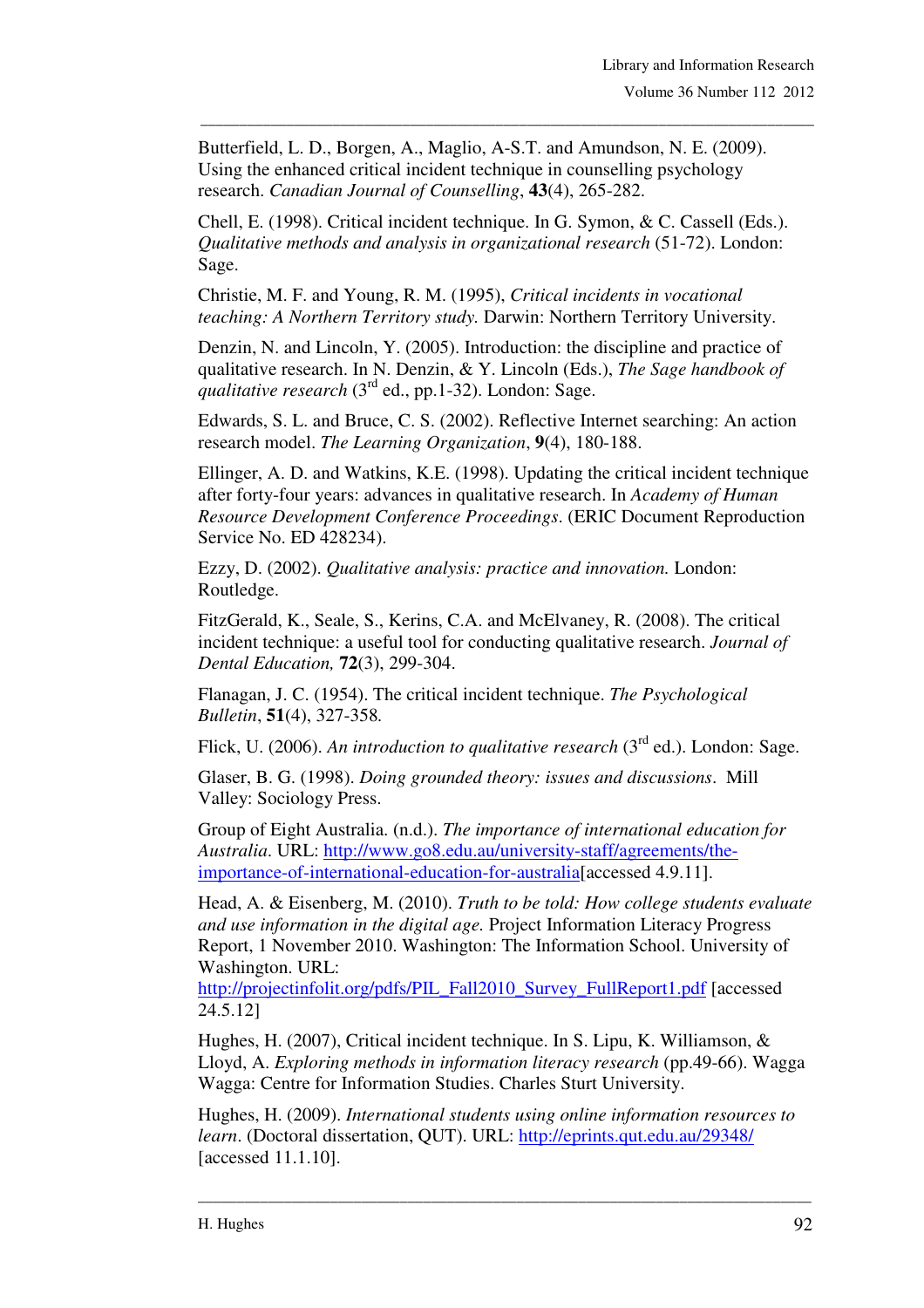Hughes, H. (forthcoming). International students using online information resources to learn: complex experience and learning needs. *Journal of Further and Higher Education*. URL:

\_\_\_\_\_\_\_\_\_\_\_\_\_\_\_\_\_\_\_\_\_\_\_\_\_\_\_\_\_\_\_\_\_\_\_\_\_\_\_\_\_\_\_\_\_\_\_\_\_\_\_\_\_\_\_\_\_\_\_\_\_\_\_\_\_\_\_\_\_\_\_\_\_\_\_\_\_\_\_

http://www.tandfonline.com/doi/abs/10.1080/0309877X.2011.644778 [accessed 16.5.12].

Hughes, H., Bruce, C.S. and Edwards, S.L. (2007). Models for reflection and learning: A culturally inclusive response to the information literacy imbalance. In S. Andretta (Ed.), *Change and challenge: information literacy for the 21st century* (pp. 59-84). Adelaide: Auslib Press.

Kain, D. L. (1997). Critical incidents in teacher collaboration on interdisciplinary teams. *Research in Middle Level Education Quarterly*, **21**(1), 1-9.

Kain, D. (2004). Owning significance: the critical incident technique in research. In K. deMarrais and S. D. Lapan (Eds.), *Foundations for research: Methods of inquiry in education and the social sciences* (pp. 69-85). Mahwah, NJ: Lawrence Erlbaum.

Kevat, P. and Shroff, R. (2010). *International students in Australia: 2010 mid year market update*. IDP Education. URL:

http://www.idp.com/pdf/22(a)\_Australian%20Market%20Monitor%20Report%20 -%202010%20Mid%20Year%20NIDPR%201210%20(3).pdf [accessed 18.09.11].

Kvale, S. (1996). *InterViews: an introduction to qualitative research interviewing.*  Thousand Oaks: Sage.

Le Mare, L and Sohbat, E. (2002). Canadian students' perceptions of teacher characteristics that support or inhibit help seeking. *The Elementary School Journal*, **102**(3), 239-253.

Lincoln, Y. S. and Guba, E. G (1985). *Naturalistic inquiry.* Beverly Hills, CA: Sage.

Lorenzo, G., & Dziuban, C. (2006). *Ensuring the net generation is net savvy. ELI paper 2.* Educause. Retrieved March 8, 2011, from http://www.educause.edu/ir/library/pdf/ELI3006.pdf [accessed 24.5.12]

Lupton, M. (2008). *Information literacy and learning*. Adelaide: Auslib Press.

MacIntosh-Murray, A. (2003). *Information behaviour of health care providers for improving patient safety*. (Doctoral dissertation, University of Toronto) [online]. URL: http://proquest.umi.com [Accessed 16.2.09].

Marginson, S. (2006). Dynamics of national and global competition in higher education. *Higher Education,* **52**(1), pp.1-39.

Marton , F. & Booth, S. (1997). *Learning and Awareness*. Hillsdale, NJ: Lawrence Erlbaum.

Moon, J. A. (2004). *A handbook of reflective and experiential learning: theory and practice*. London: RoutledgeFalmer.

Patton, M. Q. (1990). *Qualitative evaluation and research methods* (2<sup>nd</sup> ed.). Newbury Park: Sage.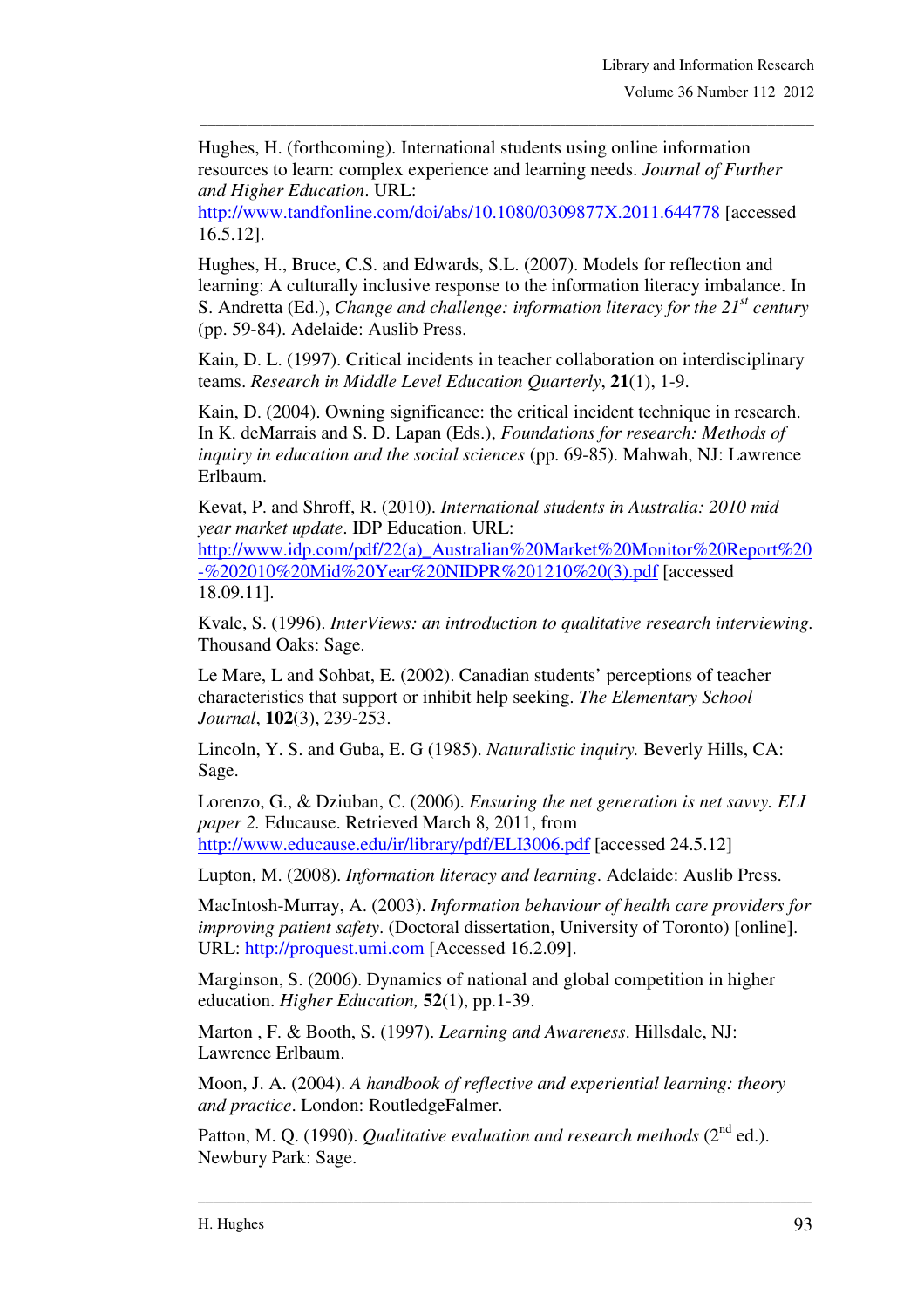Radford, M. L. (2006). The critical incident technique and the qualitative evaluation of the Connecting Libraries and Schools Project. *Library Trends*, **55**(1), 46-64.

Ronan, W.W. and Latham, G.P. (1974). The reliability and validity of the critical incident technique: a closer look. *Studies in Personnel Psychology*, **6**(1), 53-64.

\_\_\_\_\_\_\_\_\_\_\_\_\_\_\_\_\_\_\_\_\_\_\_\_\_\_\_\_\_\_\_\_\_\_\_\_\_\_\_\_\_\_\_\_\_\_\_\_\_\_\_\_\_\_\_\_\_\_\_\_\_\_\_\_\_\_\_\_\_\_\_\_\_\_\_\_\_\_\_

Schön, D. (1987). *Educating the reflective practitioner.* San Francisco, CA: Jossey-Bass.

Tenopir, C., King, D.W., Edwards, S. and Wu, L. (2009). Electronic journals and changes in scholarly article seeking and reading patterns. *ASLIB Proceedings*, **61**(1), 5-32.

Trew, F. (2006). Serving different constituencies: International students. In P. Dale, M. Holland and M. Matthews (Eds.), *Subject librarians: engaging with the learning and teaching environment*. Aldershot: Ashgate (pp. 149-174).

Tripp, D. (1993). *Critical incidents in teaching: developing professional judgement.* London: Routledge.

Urquhart, C., Light, A., Thomas, R., Barker, A., Yeoman, A. Cooper, J., Armstrong, C., Fenton, R., Lonsdale, R. and Spink, S. (2003). Critical incident technique and explicitation interviewing in studies of information behavior. *Library and Information Science Research*, **25**(1), 63-88.

Voss, R., Gruber, T. and Reppel, A. (2010). Which classroom service encounters make students happy or unhappy? Insights from an online CIT study*. International Journal of Educational Management,* **24**(7), 615 – 636.

Woolsey, L.K. (1986). The critical incident technique: An innovative qualitative method of research. *Canadian Journal of Counselling*, **20**(4), 242-254.

Zuber-Skerritt, O. (Ed.) (1996). *New directions in action research*. London: Falmer.

#### **Acknowledgement**

Sincere appreciation to my QUT doctoral supervisors Professor Christine Bruce, Professor Susan Danby and Dr Michael Middleton, and critical friends Dr Mandy Lupton and Professor John Lidstone, for their continuing support and collaboration.

\_\_\_\_\_\_\_\_\_\_\_\_\_\_\_\_\_\_\_\_\_\_\_\_\_\_\_\_\_\_\_

#### **Open access and copyright**

*Library and Information Research* is an open access journal. A freely available copy of this paper may be downloaded from the journal's website: http://www.cilipjournals.org.uk/lir